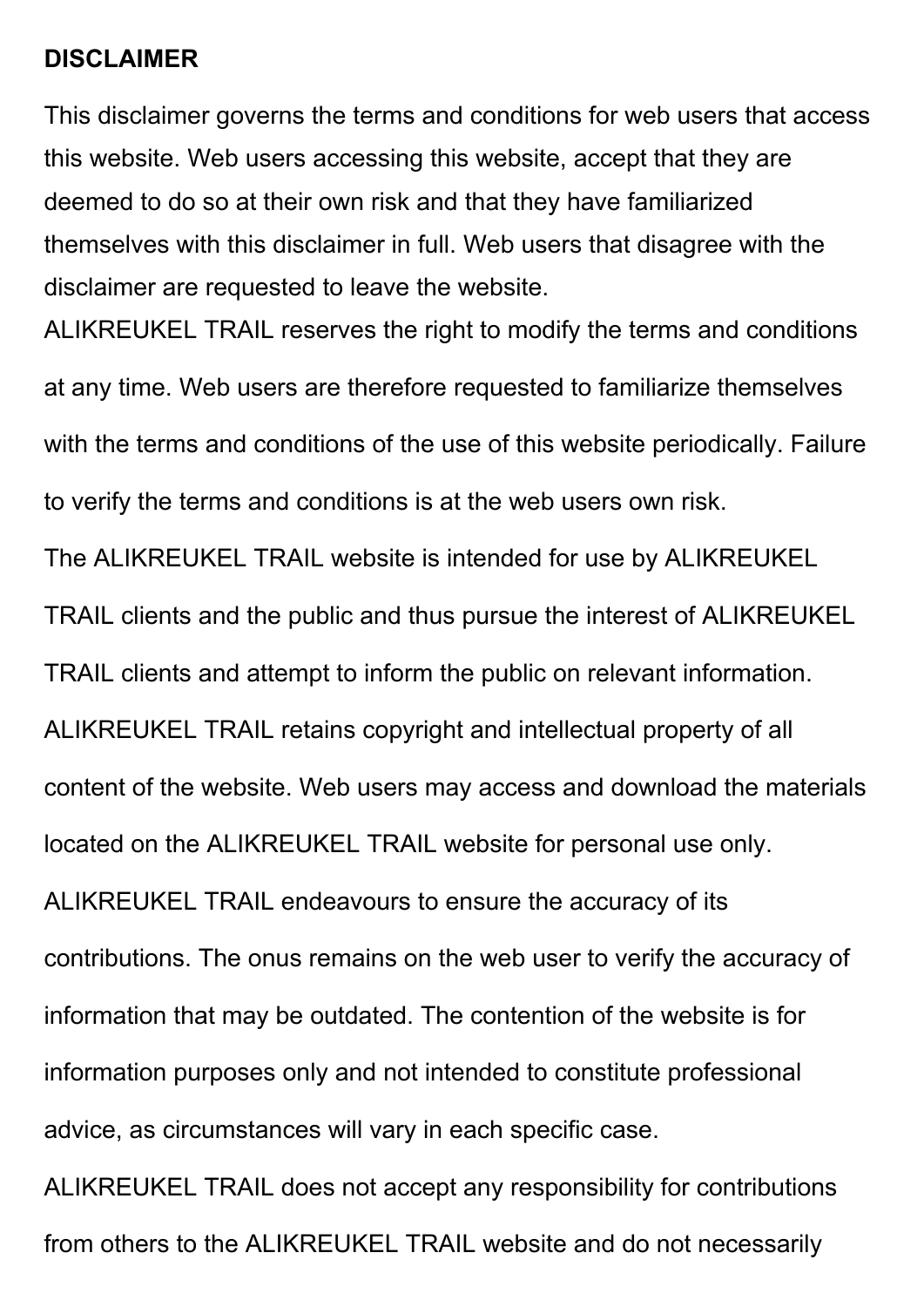endorse the views expressed in contributions. ALIKREUKEL TRAIL values the constitutionally enshrined right of freedom of expression. ALIKREUKEL TRAIL reserves the right to remove offensive or undesirable contents published on the website from the website or to reproduce and publish such information and to formulate and publish opinions about external publications on the website.

ALIKREUKEL TRAIL does not except any responsibility for the content of external website links, organisations, their products or services and individuals.

#### **PRIVACY POLICY.**

 **THIS ALIKREUKEL TRAIL PRIVACY POLICY ("PRIVACY POLICY") APPLIES TO HOW WE COLLECT, USE AND PROCESS YOUR PERSONAL INFORMATION AND, IN SOME INSTANCES, SPECIAL PERSONAL INFORMATION. PLEASE READ THIS PRIVACY POLICY CAREFULLY.**

**All of the provisions of this Privacy Policy are important, but please pay special attention to the parts that are in bold writing. These parts contain information about provisions that have special consequences for you. These parts are only intended to bring such**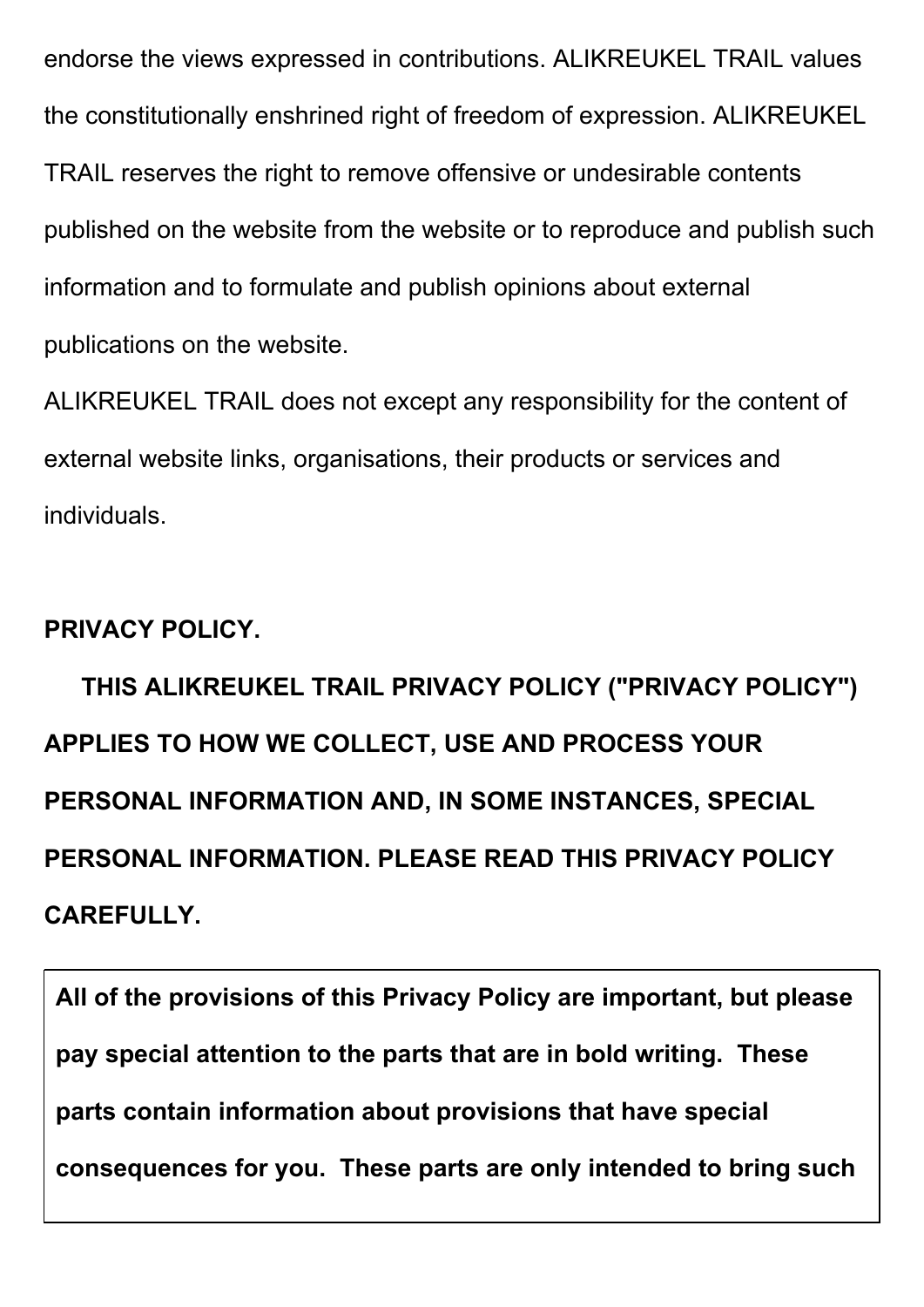**provisions to your attention, and, where necessary, to explain their fact, nature and effect. Where explanations are given, they may be contained in a box. Such boxed explanations are aids to understanding only and are not provisions themselves. They do not limit the meaning or application of the provisions, and do not apply only to the situations and examples described in the boxes or only to similar situations or examples.**

# **SCOPE OF THE PRIVACY POLICY**

## 1. **Introduction and scope.**

- 1.1. ALIKREUKEL TRAIL ("**AT**" or "**we**" or "**us**" or "**our**") is a responsible party (or data controller, in some jurisdictions) in respect of your Personal Information (as defined in clause 4.1. below), and Special Personal Information (as defined in clause 5.1. below), which means that AT determines the purpose of and means for processing your Personal Information.
- 1.2. AT is committed to protecting and respecting your privacy. We strive to ensure that our use of your Personal Information is lawful,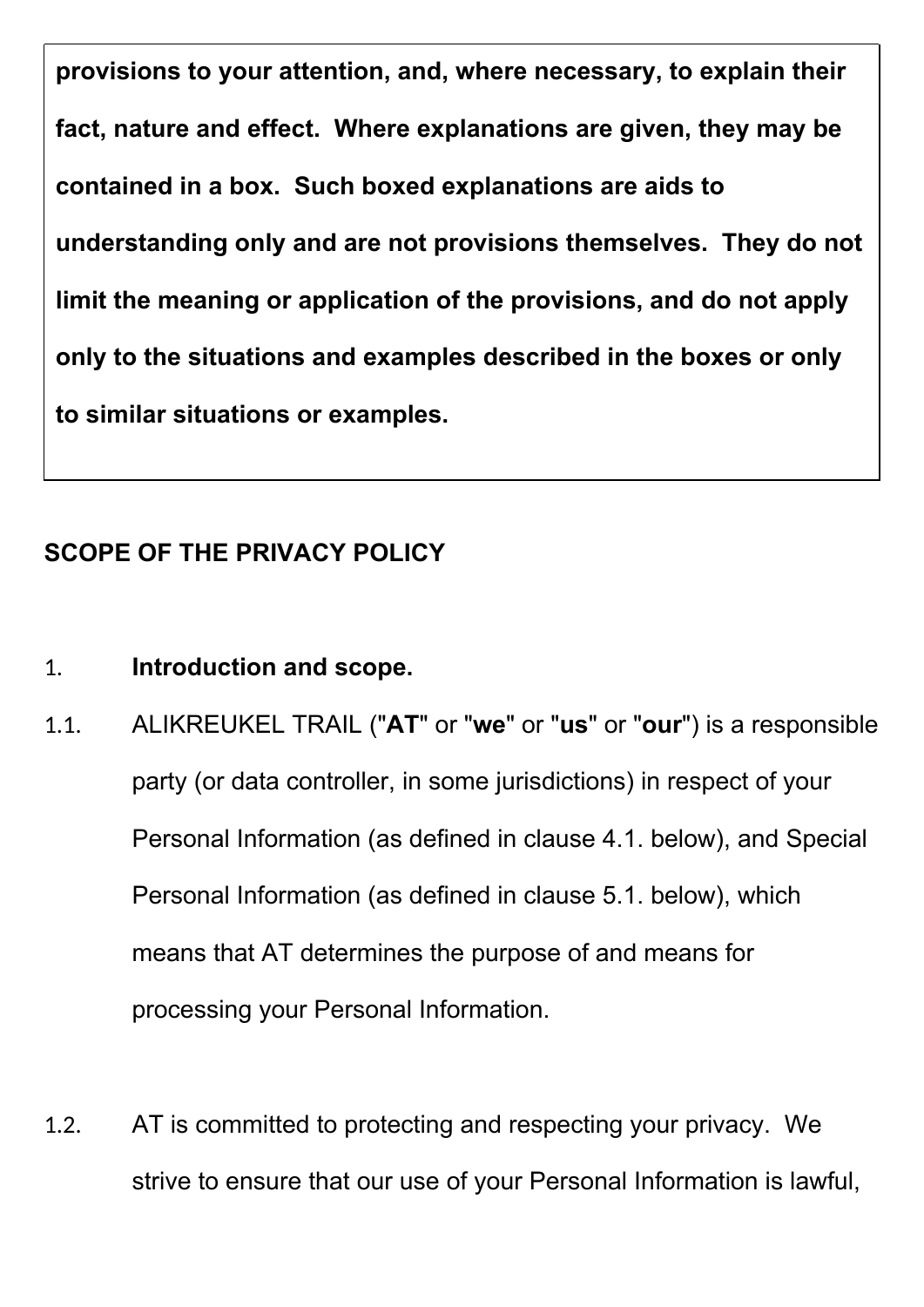reasonable, and relevant to our business activities, with the ultimate goal of improving our services and your experience.

- 1.3. This Privacy Policy describes how we will treat your Personal Information, whether provided by you to us, or collected by us through other means when you engage with us, in your ordinary use of our products and services, in providing us with your products and services, or in accessing our website (the "**Website**").
- 1.4. This Privacy Policy must, as is appropriate, be read together with AT's Website Terms of Service (the "**Terms**") and any other documents or agreements between AT and you (the "**Agreements**") that describe the manner in which we, in specific circumstances, collect or process Personal Information about you. This will enable you to understand the manner in which AT will process your Personal Information. This Privacy Policy supplements such Terms and Agreements, but does not supersede them and in the event of any conflict, ambiguity or inconsistency between this Privacy Policy, the Terms and/or the Agreements, such documents shall be construed in the following order of priority:
- 1.4.1. this Privacy Policy;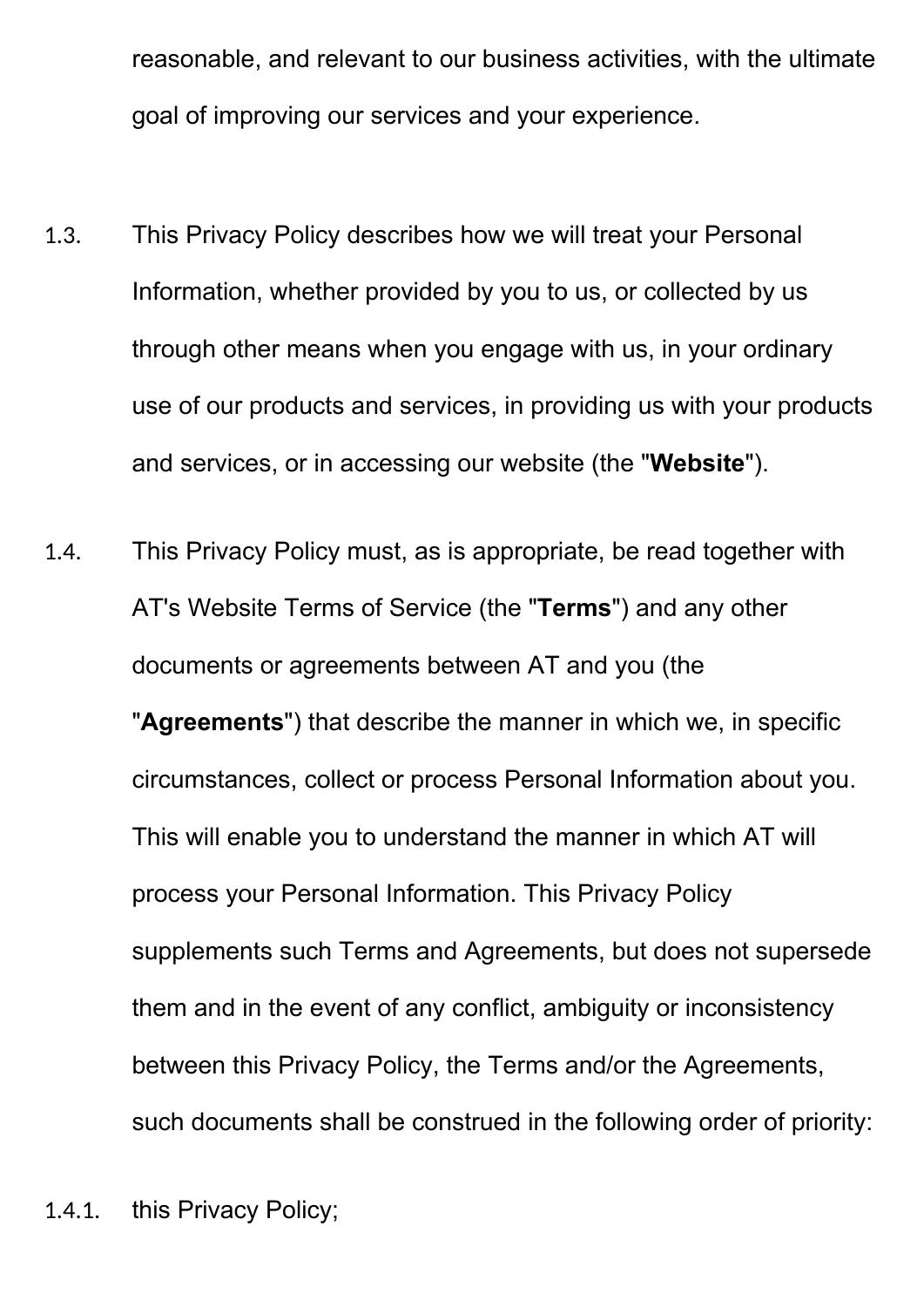- 1.4.2. the Terms; and
- 1.4.3. the Agreements.

#### 2. **Your consent to the Processing of your Personal Information.**

- 2.1. We may collect, get, receive, record, organise, collate, store, update, change, retrieve, read, process, use and share your Personal Information in the ways set out in this Privacy Policy. When we do one or more of these actions with your Personal Information, we are "**Processing**" your Personal Information (and "**process**" has a corresponding meaning).
- 2.2. **If you are concerned about any aspect of this Privacy Policy as it relates to your Personal Information, please do not continue to engage with us, use our Website or our products and services.**
- 2.3. We may, where permitted or required to do so by applicable law, process your Personal Information without your knowledge or permission, if sufficient grounds of justification are present, and we will do so in accordance with the further provisions of this Privacy Policy.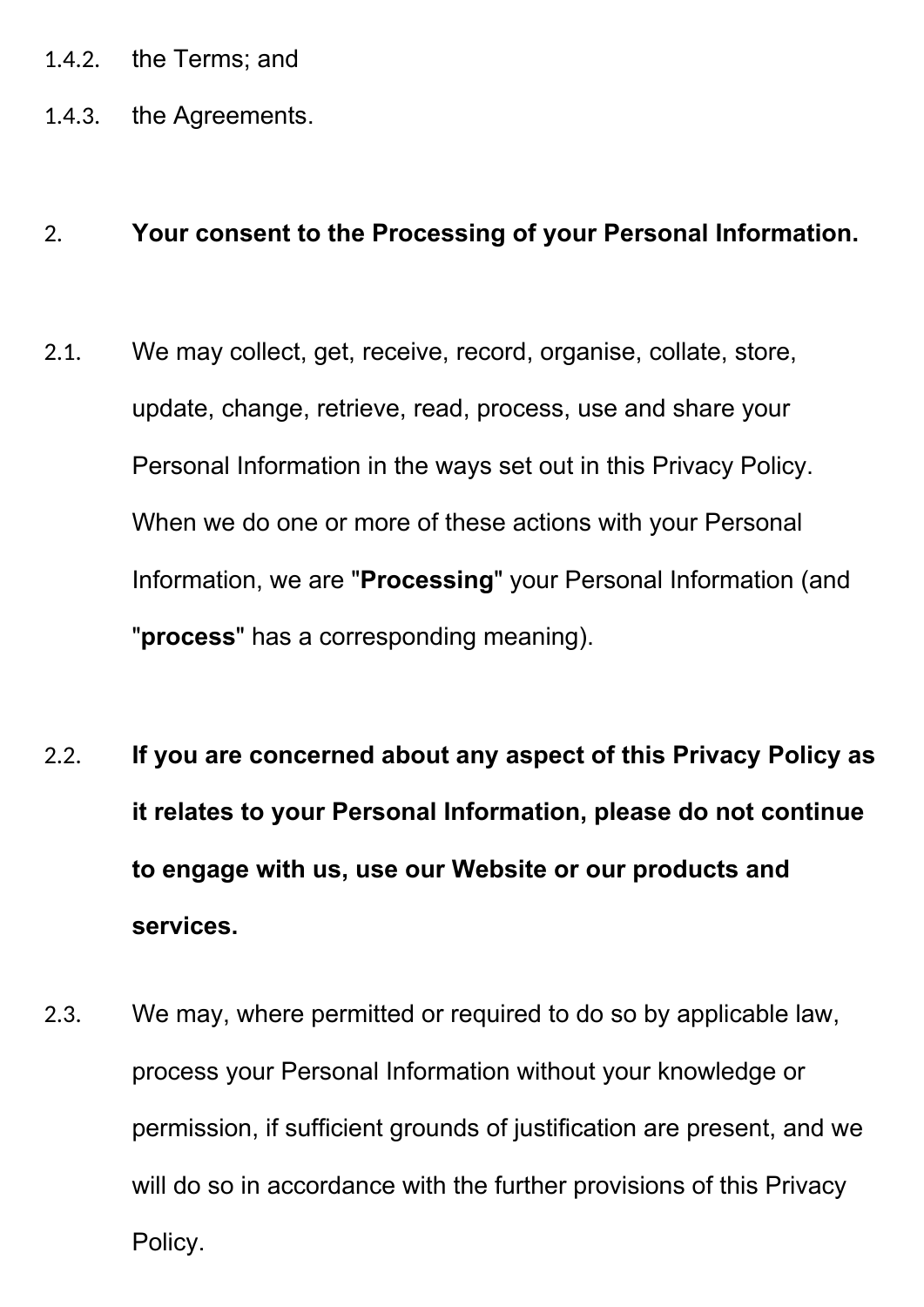#### 3. **WHAT AND WHO DOES THIS PRIVACY POLICY APPLY TO?**

- 3.1. This Privacy Policy applies to the processing by us or on our behalf, and our successors-in-title, of the Personal Information relating to you, being a user who accesses and/or uses our Website or our products and services, or a provider of products and services to us, clients, suppliers, former employees, prospective employees and other data subjects that engage with us. This Privacy Policy applies regardless of the device which you use to access our Website or to engage with us, which device is capable of using, or enabled to use, the Website including, but not limited to, internet-connected mobile devices and tablets ("**Access Device**").
- 3.2. This Privacy Policy does not apply to the processing of Personal Information by other third parties relating to or by means of other parties' websites, products or services, such as websites linked to, from or advertised on the Website or through our products and services, or sites which link to or advertise the Website or our products and services.

#### 4. **WHAT IS PERSONAL INFORMATION?**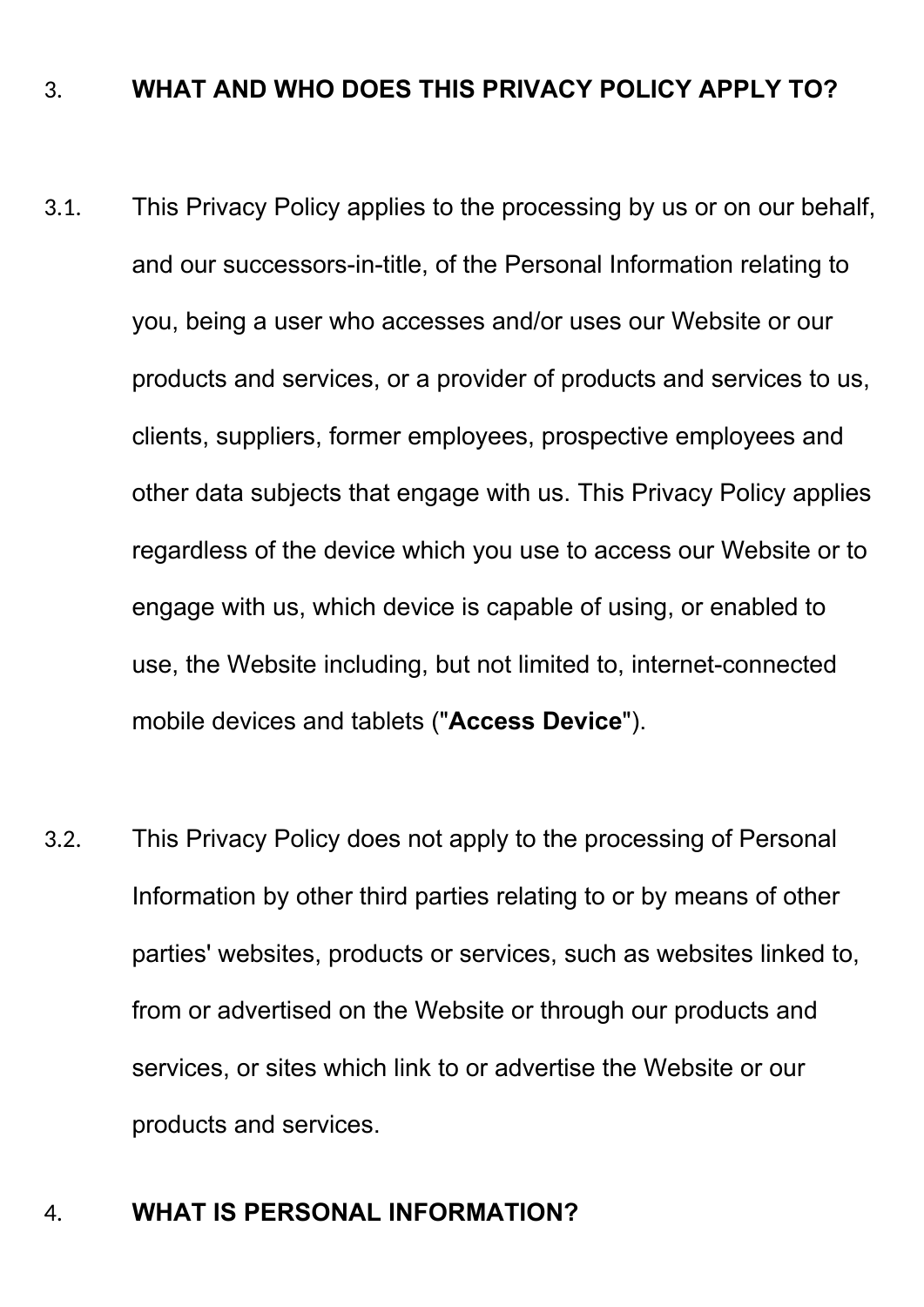- 4.1. "**Personal Information**" refers to private information about an identifiable living natural person or, where applicable, an identifiable existing juristic person. Personal Information does not include information that does not identify you (including in instances where that information has been de-identified so that it does not identify a person). The Personal Information that we collect about you may differ on the basis of your engagement with us or the products and services that you receive from AT or that you provide to AT.
- 4.2. **We may process various types of Personal Information about you, as follows:**
- 4.2.1. **Identity Information**, which includes information concerning your name, username or similar identifier, marital status, title, occupation, interests, date of birth, gender, race and legal status, as well as copies of your identity documents, photographs, identity number, registration number and your qualifications.
- 4.2.2. **Contact Information**, which includes your billing addresses, delivery addresses, e-mail addresses and telephone numbers;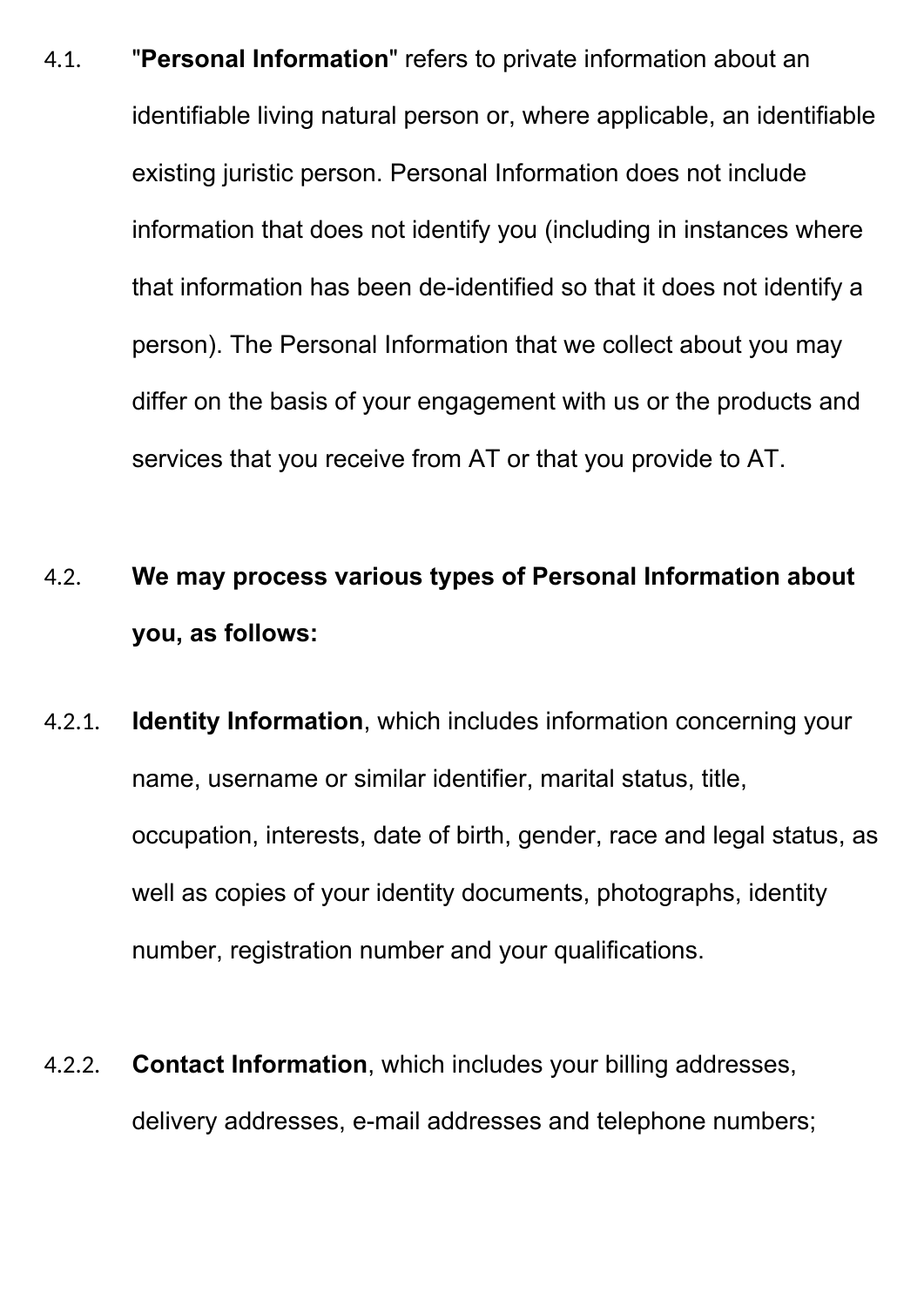- 4.2.3. **Financial Information**, which includes bank account details; details of funds which we hold on your behalf for a matter, insurance information, financial statements, tax clearance certificates and VAT registration numbers;
- 4.2.4. **Transaction Information**, which includes details about payments made to or received from you and company information, which may consist of financial activity;
- 4.2.5. **Technical Information**, which includes your internet protocol (IP) address, your login data, browser type and version, time zone setting and location, browser plug-in types and versions, operating system and platform, and other technology on the devices you use to access the Website or to use our products and services or engage with us;
- 4.2.6. **Usage Information**, which includes information as to your access to and use of the Website, products and services, such as what links you went to, what content you accessed, the amount of content viewed and the order of that content, as well as the amount of time spent on the specific content and what products and services you access and use when engaging with AT;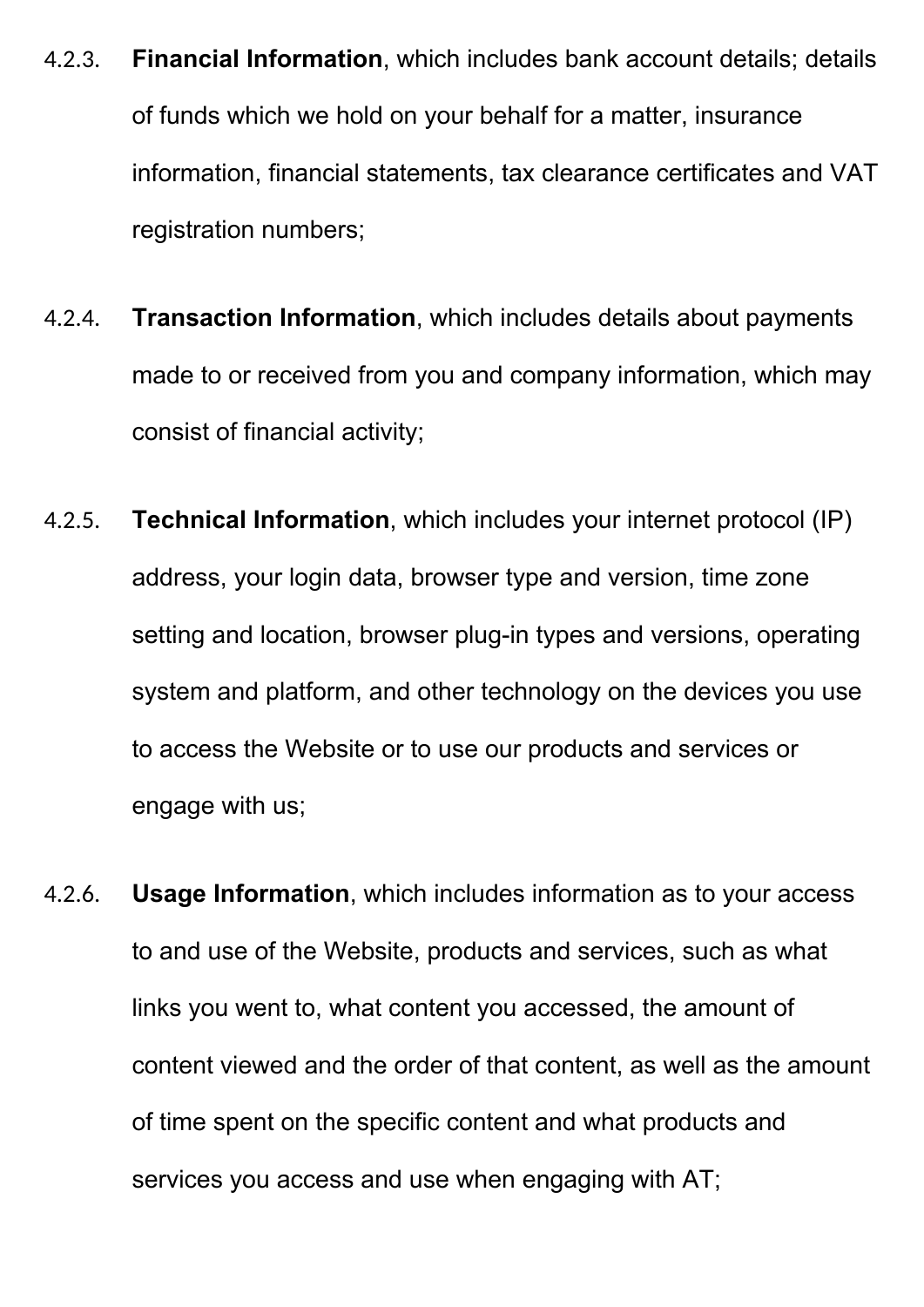- 4.2.7. **Location Information**, which includes geographical information from your Access Device (which is usually based on the GPS or IP location); and
- 4.2.8. **Marketing and Communications Information**, which includes your preferences in respect of receiving marketing information from us and our third parties, and your communication preferences.
- 4.2.9. AT may also process, collect, store and/or use aggregated data, which may include historical or statistical data ("**Aggregated Data**") for any purpose, including for know-how and research purposes. Aggregated Data may be derived from your Personal Information but is not always considered Personal Information, as this data does not directly or indirectly reveal your identity. However, if we combine or connect Aggregated Data with your Personal Information in a manner that has the result that it can directly or indirectly identify you, we will treat the combined data as Personal Information, which will be managed in accordance with this Privacy Policy.
- 5. **SPECIAL PERSONAL INFORMATION.**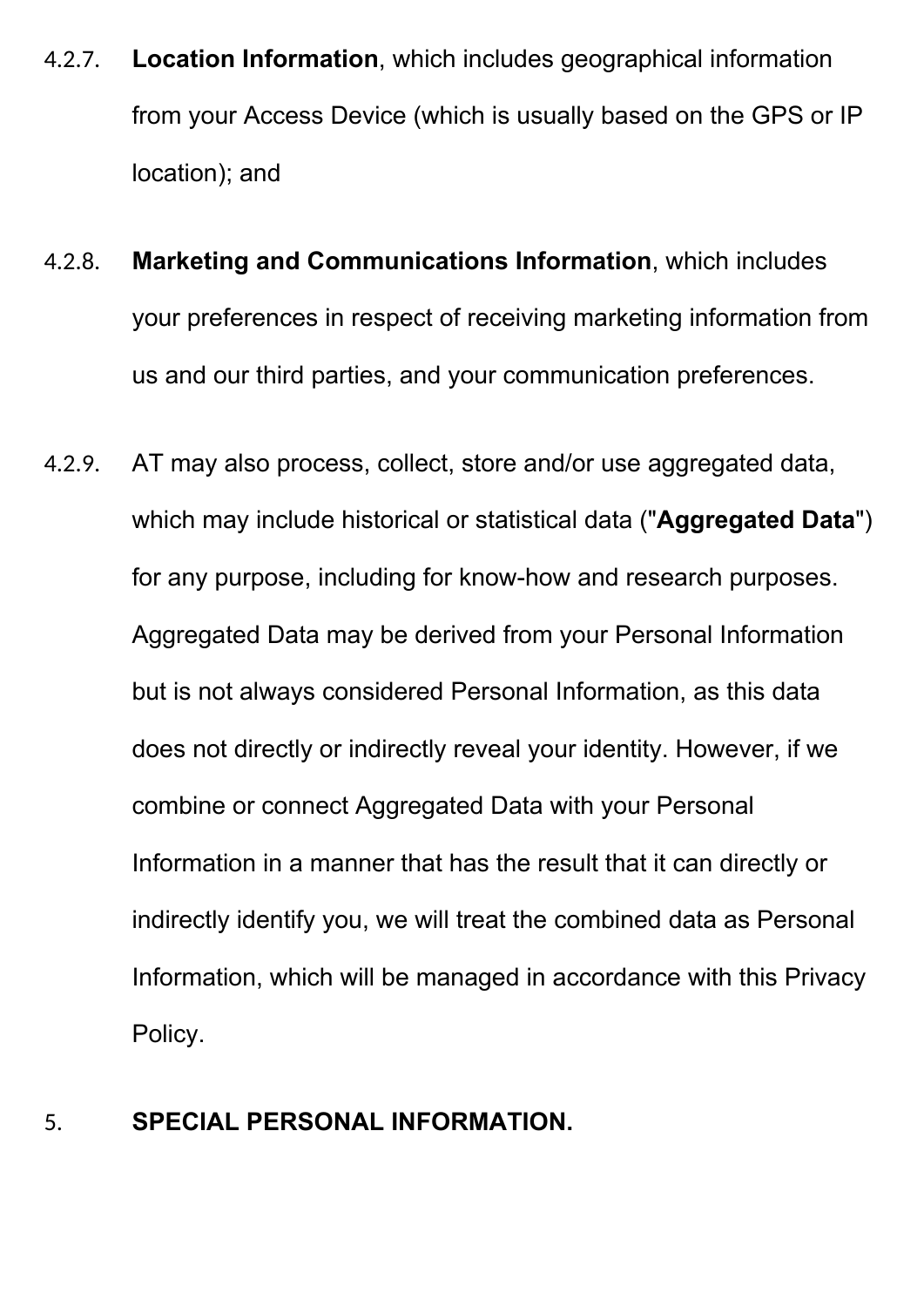- 5.1. We hereby notify you that, in certain circumstances, by engaging with AT, we may collect certain Special Personal Information about you. "**Special Personal Information**" refers to details about your religious or philosophical beliefs, race or ethnic origin, trade union membership, political persuasion, health or sex life, biometric information or information about your criminal offences or convictions.
- 5.2. The processing of Special Personal Information requires higher levels of protection. We need to have further justifications for processing Special Personal Information. AT has implemented appropriate policies and safeguards, which we are required by law to maintain, to process Special Personal Information.

# 6. **WHEN WILL WE PROCESS YOUR SPECIAL PERSONAL INFORMATION?**

6.1. We will generally not process particularly Special Personal Information about you unless it is necessary for establishing, exercising or defending a right or obligation in law, or where we have obtained your consent to do so. On rare occasions, there may be other reasons for processing your Special Personal Information,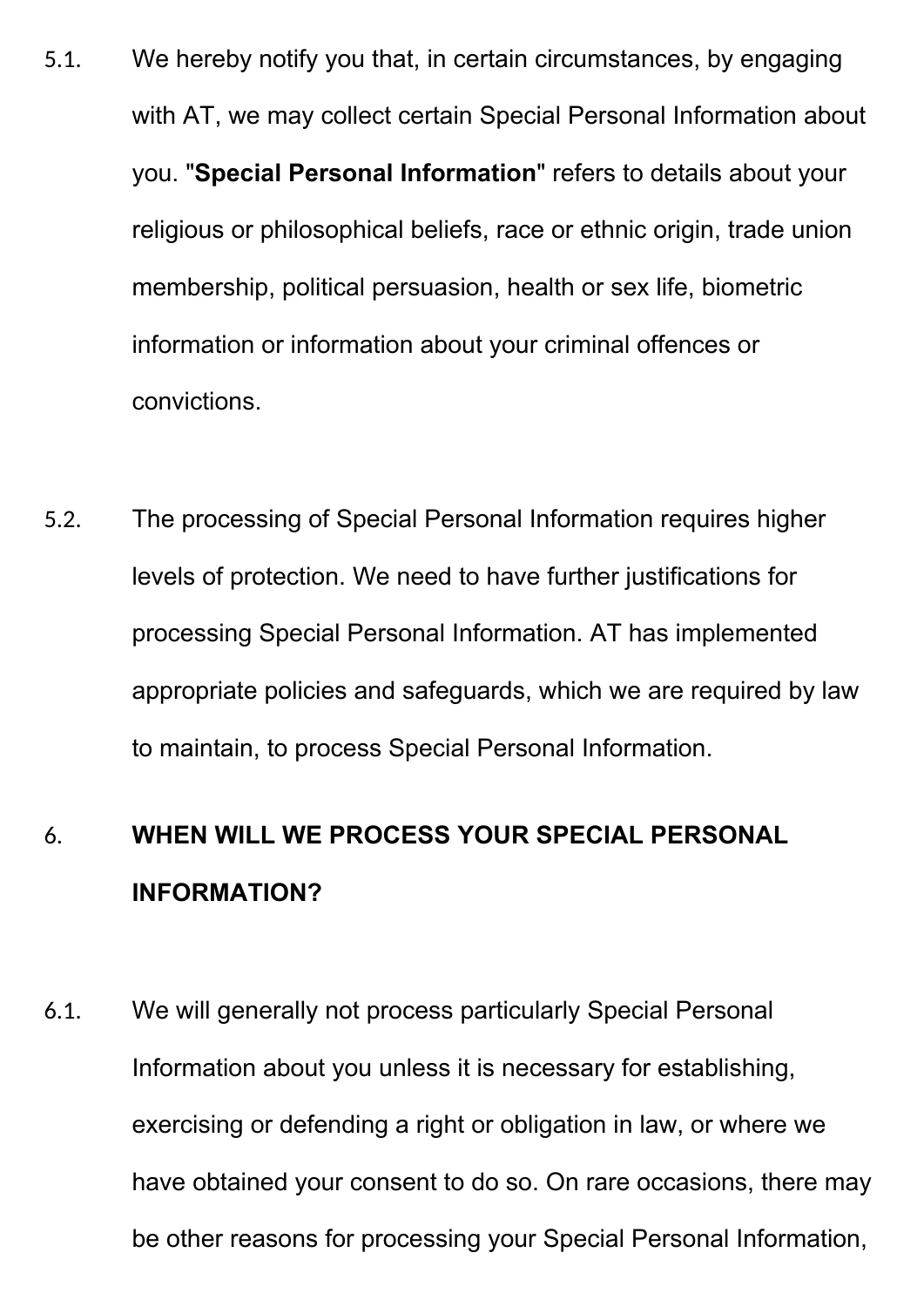such as where the information has been deliberately made public by you. The situations in which we may process your Special Personal Information include the following:

- 6.1.1. racial and ethnic information may be processed by AT through CCTV cameras installed at AT premises for safety and security reasons;
- 6.1.2. as part of the recruitment and hiring process, we may process information relating to your criminal behaviour;
- 6.1.3. we may process information pertaining to your political persuasion as part of the know your client (KYC) processes and customer due diligence (CDD) checks;
- 6.1.4. we may process information relating to your health as part of our screening processes when accessing our premises, in order to comply with Covid-19 regulations and protocols; and
- 6.1.5. we may process information which indicates your religious beliefs (for example, when you attend events organised by AT, we may ask you for your dietary requirements, and this may indicate your religious beliefs).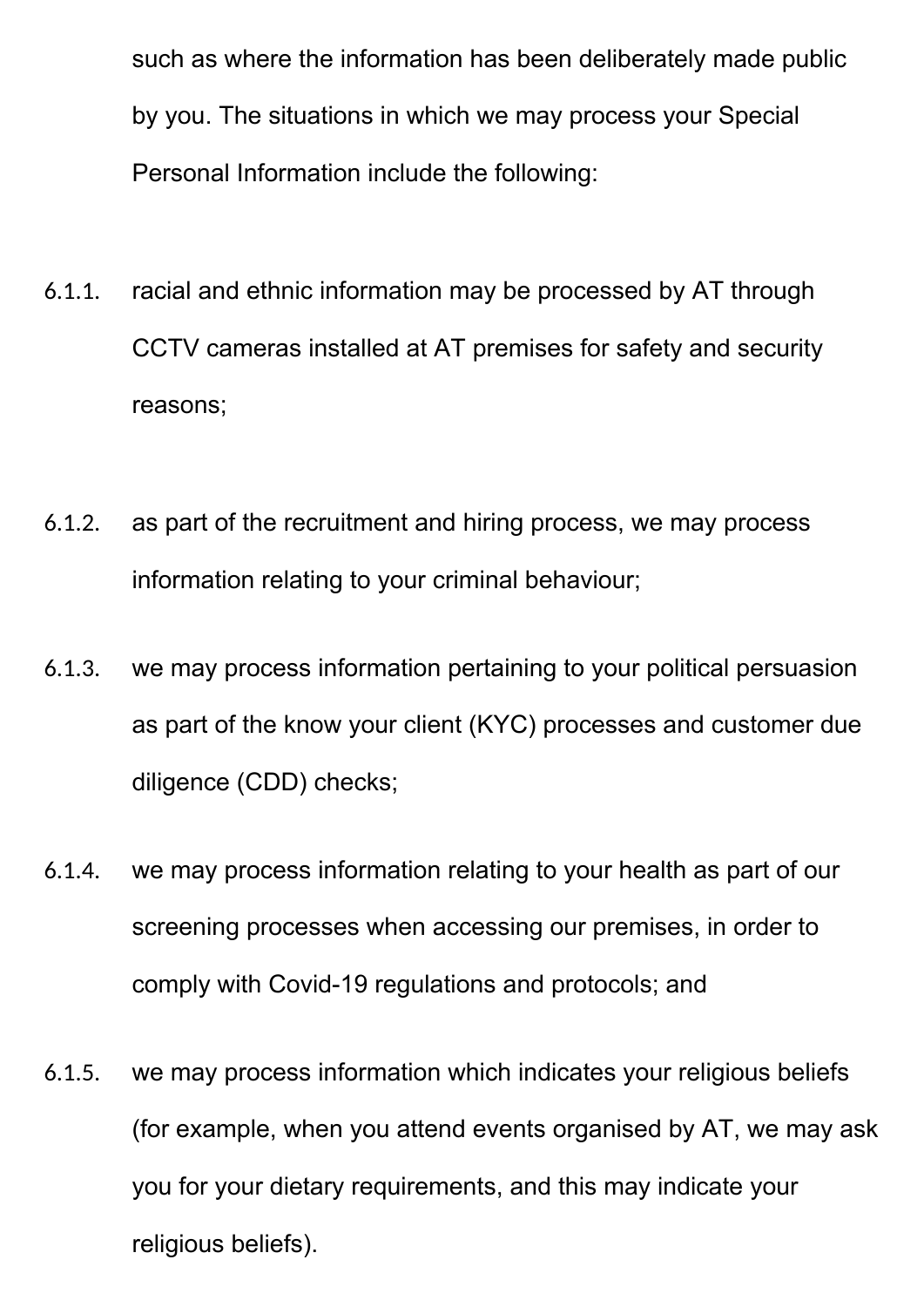# 7. **HOW WE COLLECT YOUR PERSONAL INFORMATION.**

- 7.1. We collect your Personal Information in the following ways:
- 7.1.1. through direct or active interactions with you;
- 7.1.2. through automated or passive interactions with you and;

## 7.2. **Direct or active collection from you.**

- 7.2.1. We may require that you submit certain information:
- 7.2.2. to enable you to access portions of the Website;
- 7.2.3. to subscribe to our publications;
- 7.2.4. to request marketing or information about our events to be sent to you;
- 7.2.5. to apply for job opportunities;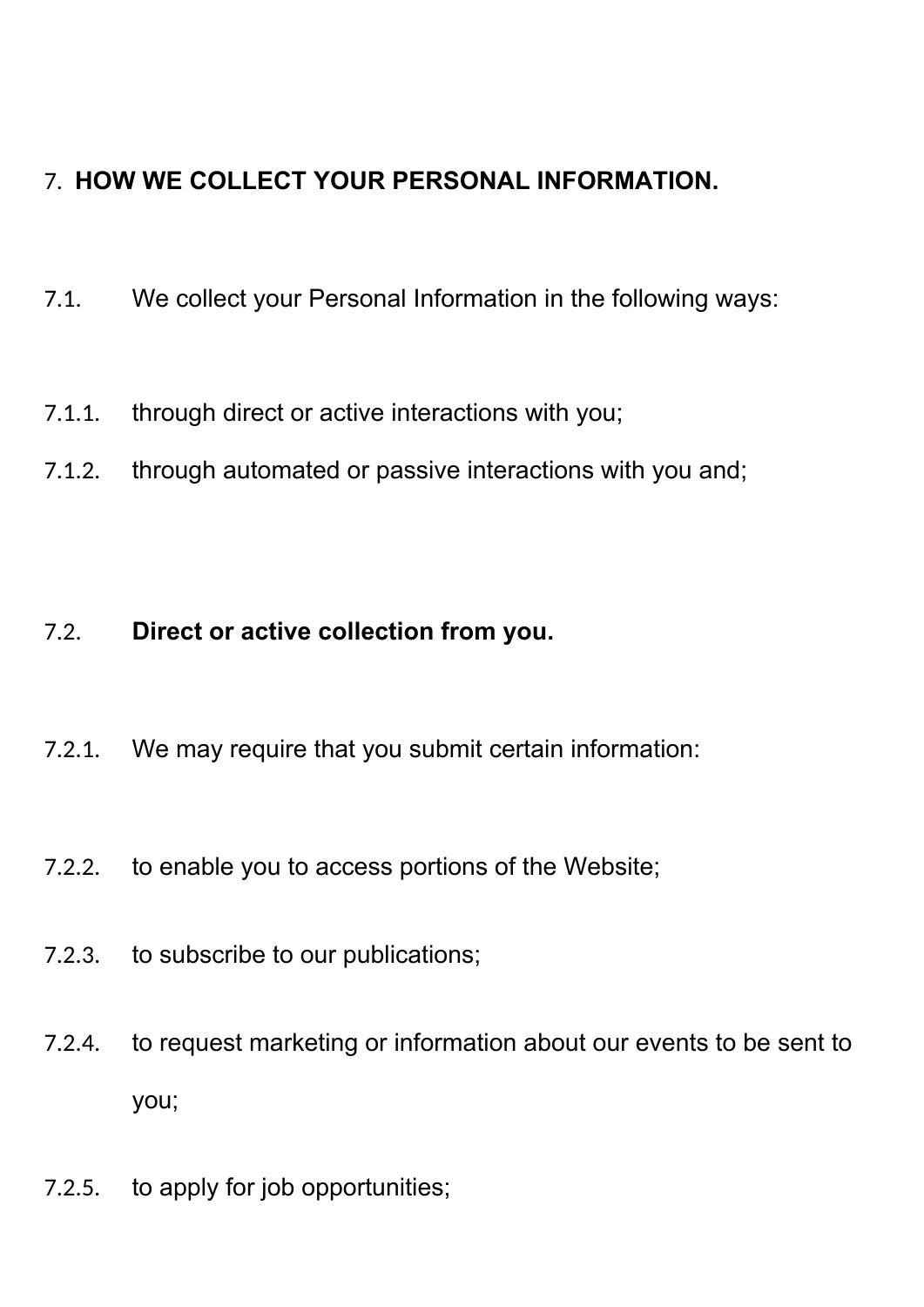- 7.2.6. to make contact with our directors and employees;
- 7.2.7. to grant you access to our premises;
- 7.2.8. to enable you to facilitate the conclusion of an agreement with us; and
- 7.2.9. that is necessary for our fulfilment of our statutory or regulatory obligations.
- 7.3. We also collect Personal Information directly from you when you communicate directly with us, for example when you complete certain application forms (including client onboarding forms such as KYC forms CDD checks, and vendor forms), via e-mail, telephone calls, feedback forms, registering for and attending events, giving us your business card, site comments or forums.
- 7.4. If you contact us, we reserve the right to retain a record of that correspondence in accordance with our Record Retention Policy and applicable data protection legislation, which may include Personal Information.
- 7.5. The Personal Information that we actively collect from you may include any of the Personal Information listed in clause 4.2 of this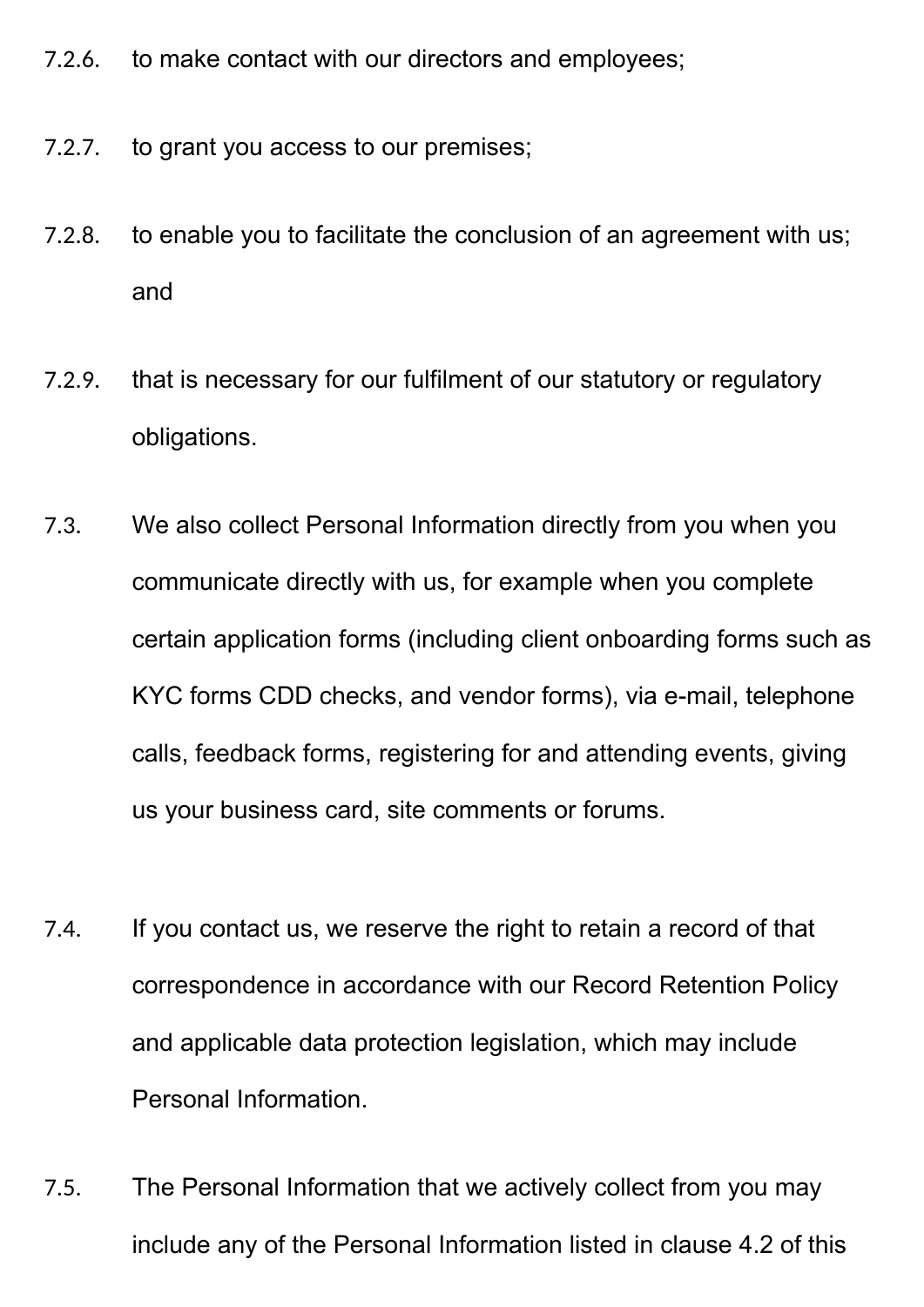Privacy Policy and, in some instances, certain Special Personal Information listed in clause 6.1 of this Privacy Policy.

# 8. **PASSIVE COLLECTION FROM YOUR ACCESS DEVICE WHEN BROWSING OUR WEBSITE.**

- 8.1. We may passively collect certain of your Personal Information from the Access Device that you use to access and navigate the Website, by way of various technological applications, for instance, using server logs to collect and maintain log information.
- 8.2. We also use cookies and anonymous identifiers which enable our computer system to recognise you when you next visit the Website to distinguish you from other users and to improve our service to you, and which can be used to enhance the content of the Website and make it more user-friendly, as well as to give you a more personalised experience.
- 8.3. A cookie is a small piece of data (an alphanumeric identifier) which our computer system transfers to your Access Device through your web browser when you visit the Website and which is stored in your web browser. When you visit the Website again, the cookie allows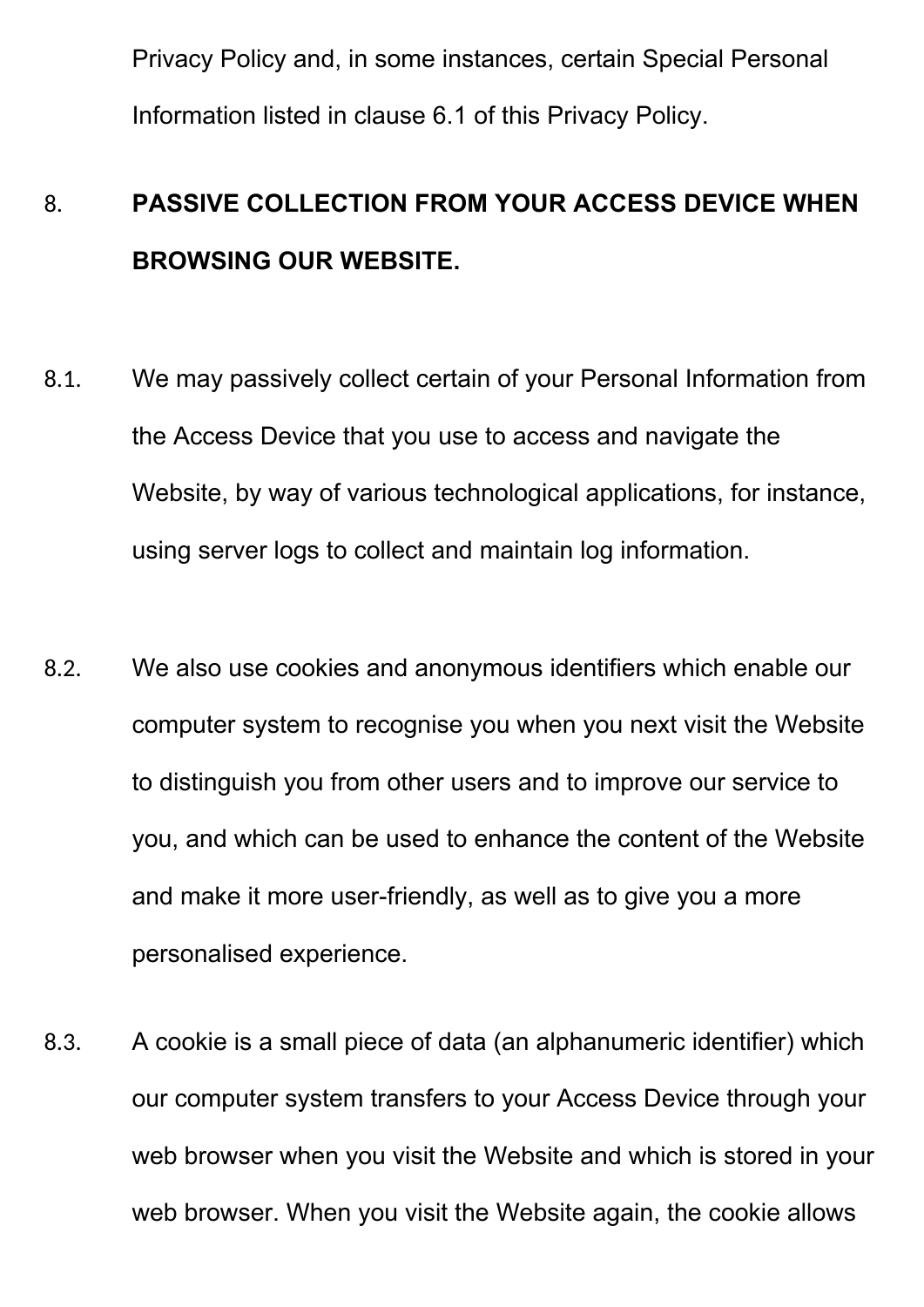the site to recognise your browser. Cookies may store user preferences and other information.

- 8.4. You may disable the use of cookies by configuring your browser to refuse all cookies or to indicate when a cookie is being sent. However, please note that some parts of the Website will not function properly if you refuse cookies and you may not be able to enjoy all of the features and functionality of the Website.
- 8.5. The Personal Information that we passively collect from your Access Device may include your Identity Information, your Contact Information, your Technical Information, your Profile Information, your Usage Information, your Location Information and your Marketing and Communications Information, or any other Personal Information which you permit us, from time to time, to passively collect from your Access Device.

#### 9. **HOW WE USE YOUR PERSONAL INFORMATION.**

9.1. We use your Personal Information for the following purposes: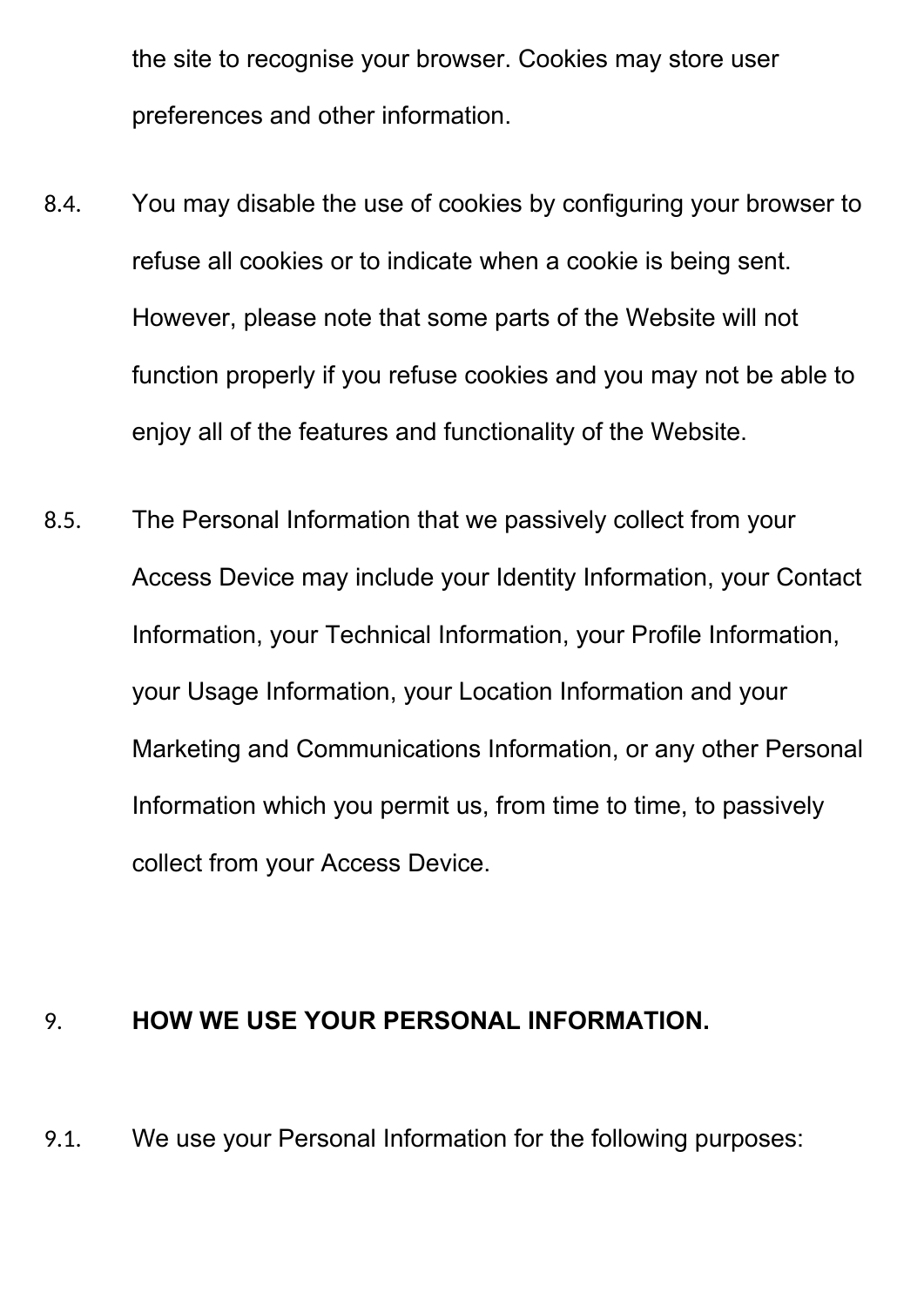- 9.1.1. to provide services to our clients;
- 9.1.2. in relation to matter-related documents and information, for legal research, referencing and drafting (i.e. documents are re-used for know-how purposes);
- 9.1.3. to comply with our regulatory reporting obligations;
- 9.1.4. to comply with our statutory obligations, including client identification and verification as part of our KYC and CDD obligations, and screening clients and visitors' health when accessing our premises to comply with Covid-19 regulations and protocols;
- 9.1.5. to conduct the recruitment and hiring processes, which includes conducting criminal record and credit checks (where appropriate), the capturing of a job applicant's details and providing status updates to job applicants;
- 9.1.6. in relation to supplier information, to create supplier profiles on our systems, pay suppliers, and for general supplier administration;
- 9.1.7. to maintain and improve the Website and to improve the experience of our Website users, including by requesting feedback from our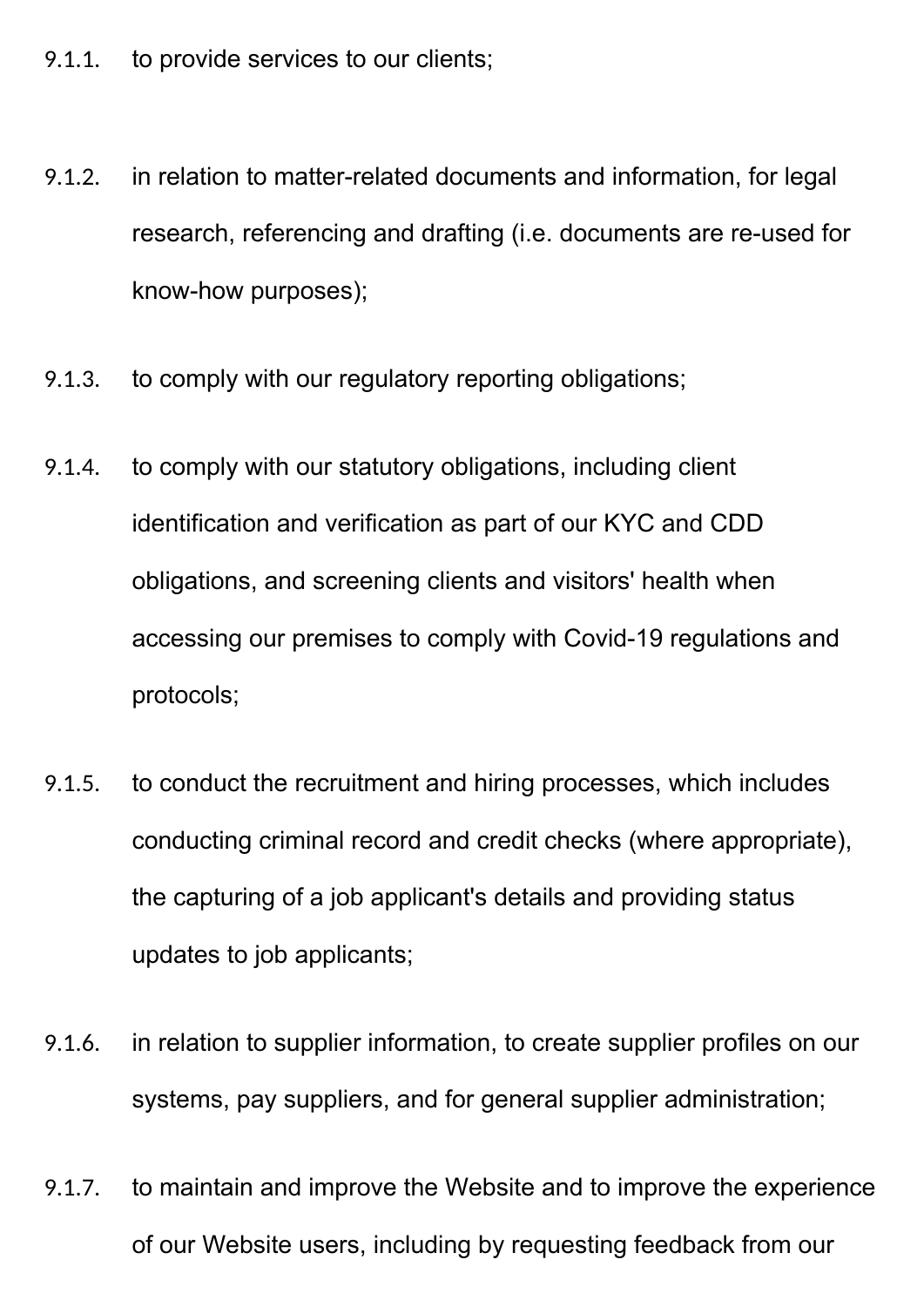Website users on our products and services and to facilitate the procurement of our products and services.

- 9.1.8. to retain and make information available to you on the Website;
- 9.1.9. to maintain and update our client, or potential client databases;
- 9.1.10. to maintain and update our supplier database;
- 9.1.11. to establish and verify your identity on the Website;
- 9.1.12. to operate, administer, secure and develop the Website and the performance and functionality of the Website;
- 9.1.13. to detect, prevent or manage actual or alleged fraud, security breaches or the abuse, misuse or unauthorised use of our systems and files, the Website and/or contraventions of this Privacy Policy and/or the Terms and/or the Agreements;
- 9.1.14. to inform you about any changes to the Website, this Privacy Policy or other changes that are relevant to you;
- 9.1.15. to create user profiles, compile and use statistical information (including non-personal information) about you and other users and their access to the Website and to analyse and compare how you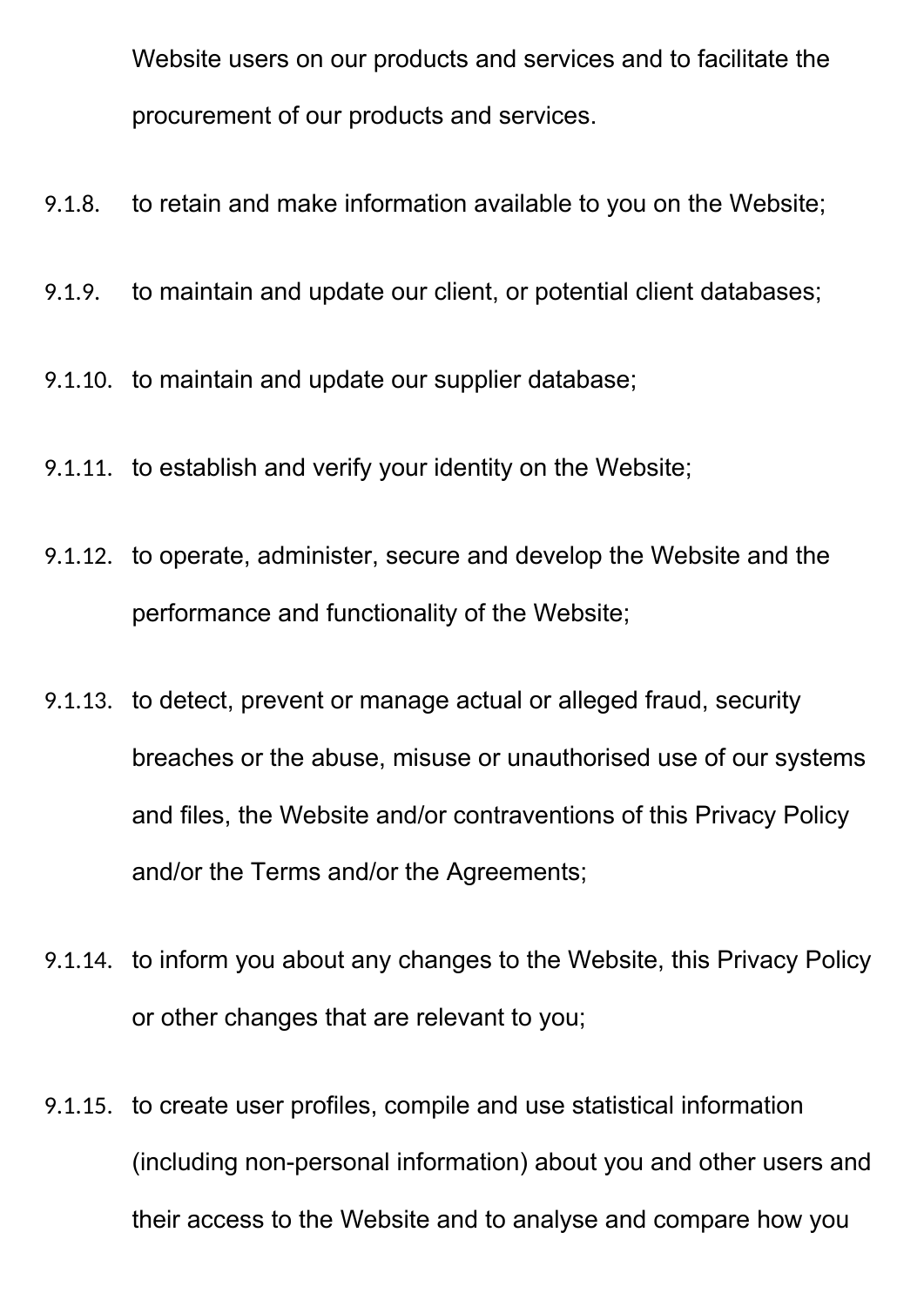and other users make use of the Website, including (without limitation) their browsing habits, click-patterns, preferences, frequency and times of use, trends and demographic information including recommendations to users and tailoring information and content for users;

- 9.1.16. to conduct market research surveys;
- 9.1.17. to offer you information and content which is more appropriately tailored for you as far as reasonably possible;
- 9.1.18. to provide you with the latest information about our products and services or events provided that you have agreed to receive such information;
- 9.1.19. for security, administrative and legal purposes;
- 9.1.20. for client relations purposes, which may include storage of clients' marital status and birthdates;
- 9.1.21. pitching, opportunity tracking and reporting;
- 9.1.22. campaign tracking and reporting;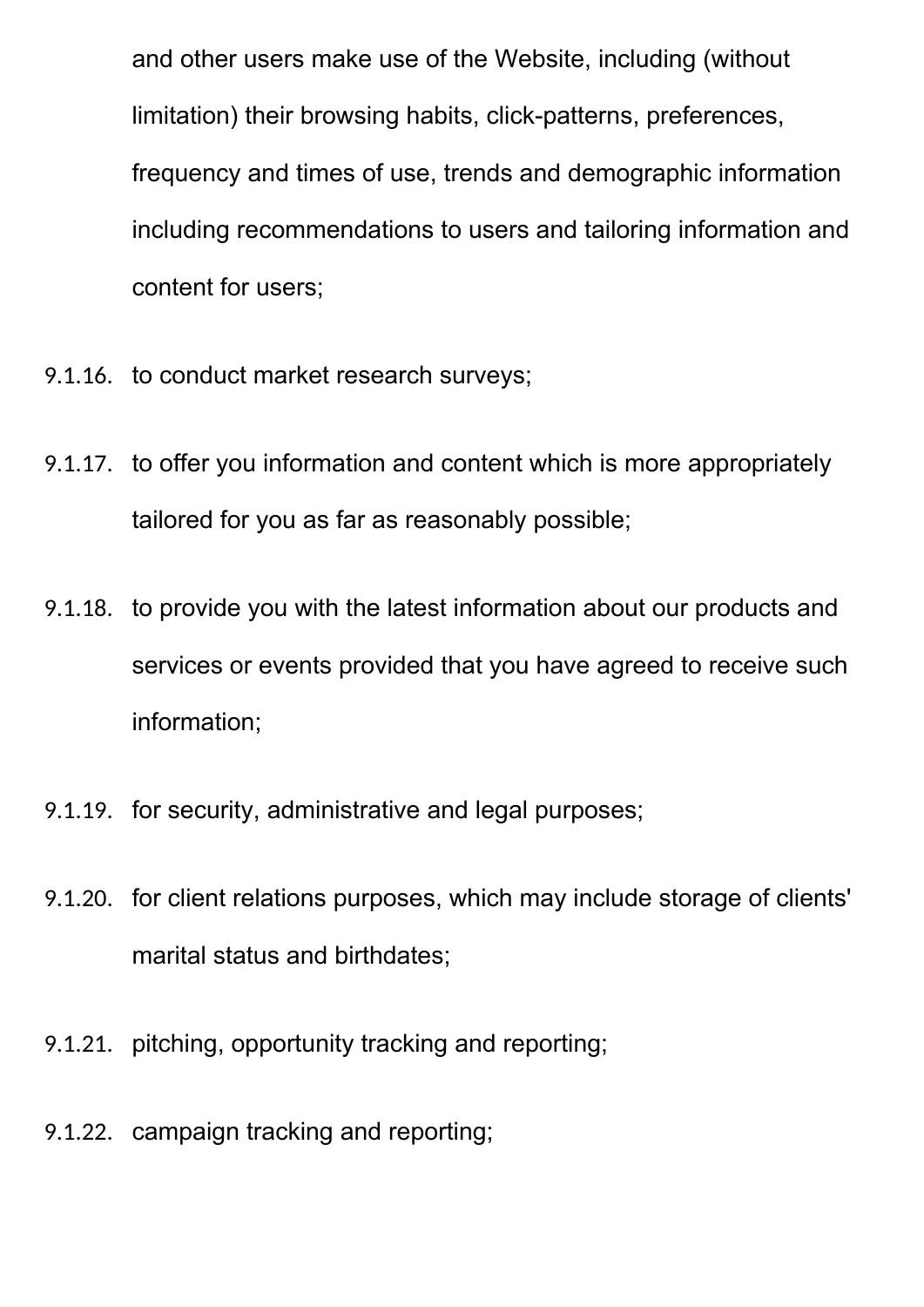- 9.1.23. to communicate with you and retain a record of our communications with you and your communications with us;
- 9.1.24. to fulfil any contractual obligations that we may have to you or any third party;
- 9.1.25. to invite you to webinars, functions or events that we may host;
- 9.1.26. to analyse and compare the types of Access Devices that you and other users make use of and your physical location; and
- 9.1.27. for other activities and/or purposes which are lawful, reasonable and adequate, relevant and not excessive in relation to the provision of our services and/or the use of the Website, our business activities or such other purpose for which it was collected.
- 9.2. AT will obtain your permission before collecting or using your Personal Information and/or Special Personal Information for any other purpose.

# 10. **COMPULSORY PERSONAL INFORMATION AND CONSEQUENCES OF NOT SHARING IT WITH US.**

10.1. The following information is compulsory Personal Information: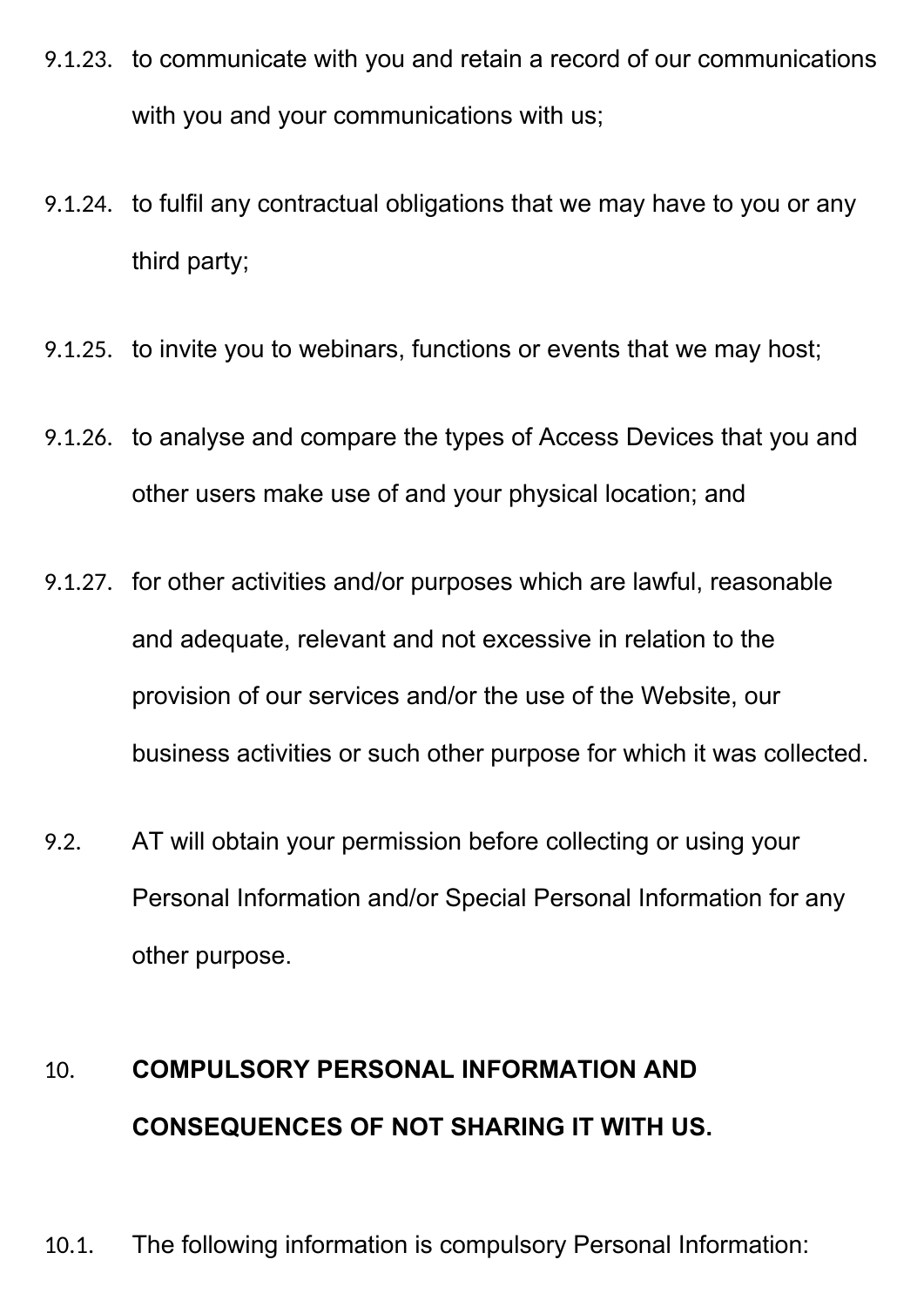- 10.1.1. your name and surname;
- 10.1.2. your contact details, such as your email address and/or your telephone number.
- 10.1.3. Depending on the nature of your engagement or relationship with us, other types of Personal Information may be necessary, including:
- 10.1.3.1.financial (including bank account details, tax information);
- 10.1.3.2.names and registration numbers as contained in documents issued by the Companies and Intellectual Property Commission and the South African Revenue Service; and
- 10.1.3.3.information which may be necessary to ensure our compliance with the Financial Intelligence Centre Act, 38 of 2001.
- 10.1.3.4.All other Personal Information is optional. If you do not agree to share the above-mentioned compulsory Personal Information with us, then you will not be able to engage with us, supply your products or services to us or make full use of our products and services and/or the features that are offered to Website users,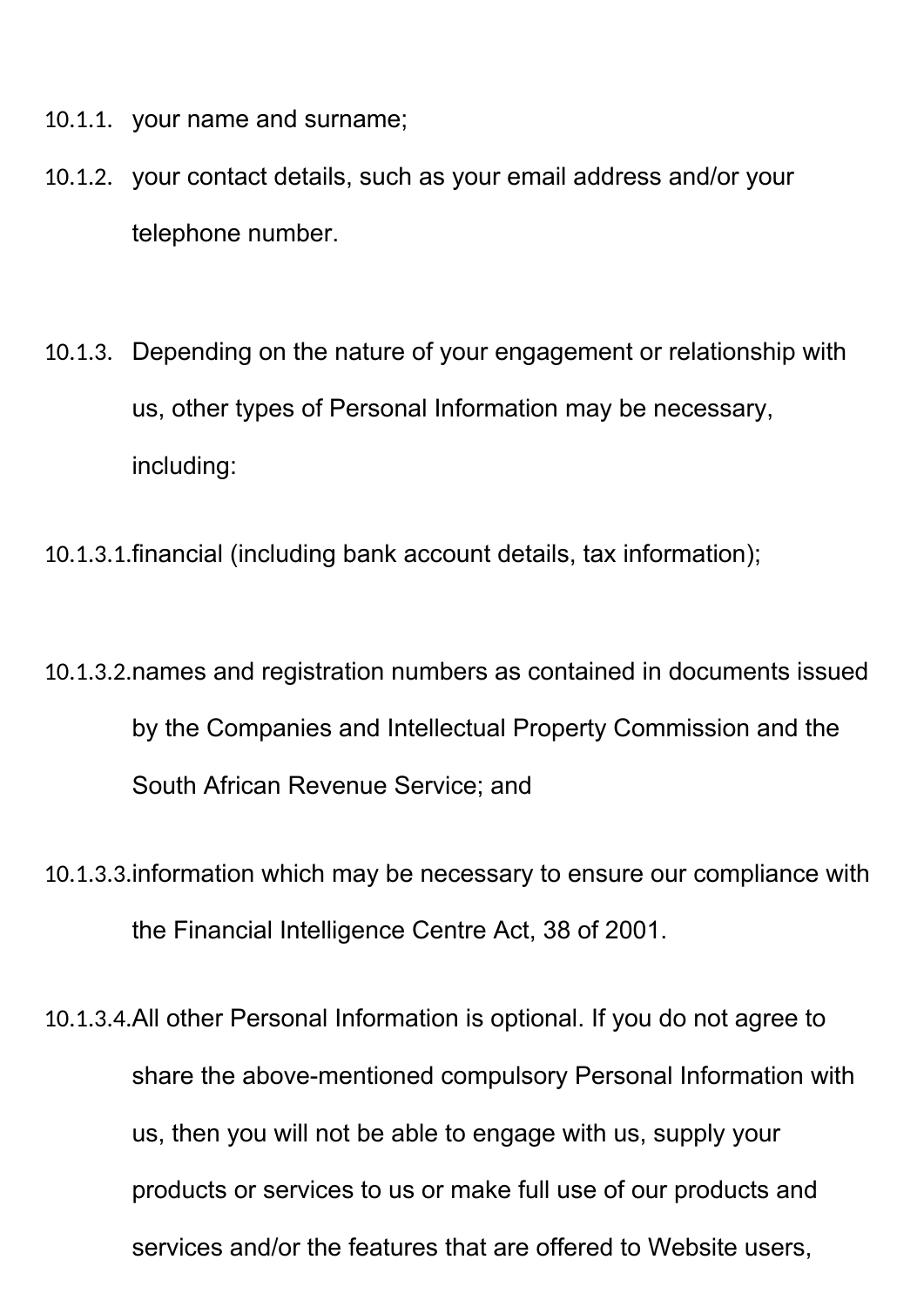including products and services which are available on the Website. If you do not agree to share your optional information with us, then you might not be able to engage with us fully, be paid for your products and services or receive complete and accurate products and services from us or enjoy all of the features and functionality on the Website, including certain content and products and services.

**In the clause above, you agree and accept that there is certain compulsory Personal Information you must provide us with if you want to engage with us fully, supply your products or services to us and/or enjoy all of the features and functionality on the Website. If you decide not to provide us with such compulsory Personal Information, you agree that we may limit our engagement with you, our procurement of your goods and services and certain features and functionality on the Website.**

#### 11. **SHARING OF YOUR PERSONAL INFORMATION.**

11.1. We will not intentionally disclose your Personal Information, whether for commercial gain or otherwise, other than with your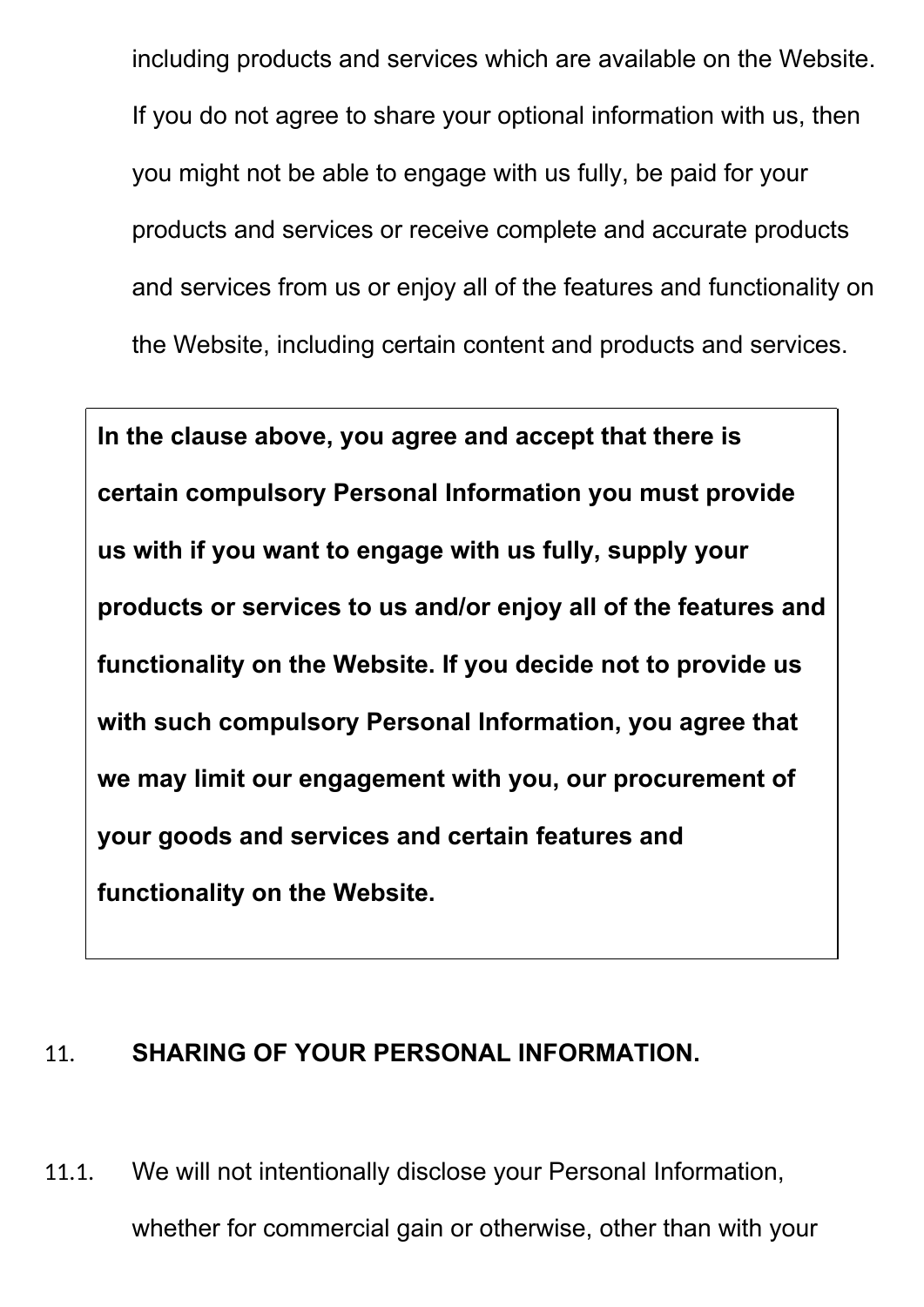permission, as permitted by applicable law or in the manner as set out in this Privacy Policy.

- 11.2. You agree and give permission for us to share your Personal Information under the following circumstances:
- 11.2.1. with our agents, advisers and suppliers that have agreed to be bound by applicable data protection legislation and this Privacy Policy or similar terms, which offer the same level of protection as this Privacy Policy.
- 11.2.2. with our employees, suppliers, consultants, contractors and agents if and to the extent that they require such Personal Information in order to process it for us and/or in the provision of services for or to us, which include know-how and research, pitching to other clients to obtain further instructions; reporting purposes (e.g. the South African Revenue Service); hosting, development and administration, technical support and other support services relating to the Website or the operation of our business.
- 11.2.3. We will authorise any Personal Information processing done by a third party on our behalf, amongst other things by entering into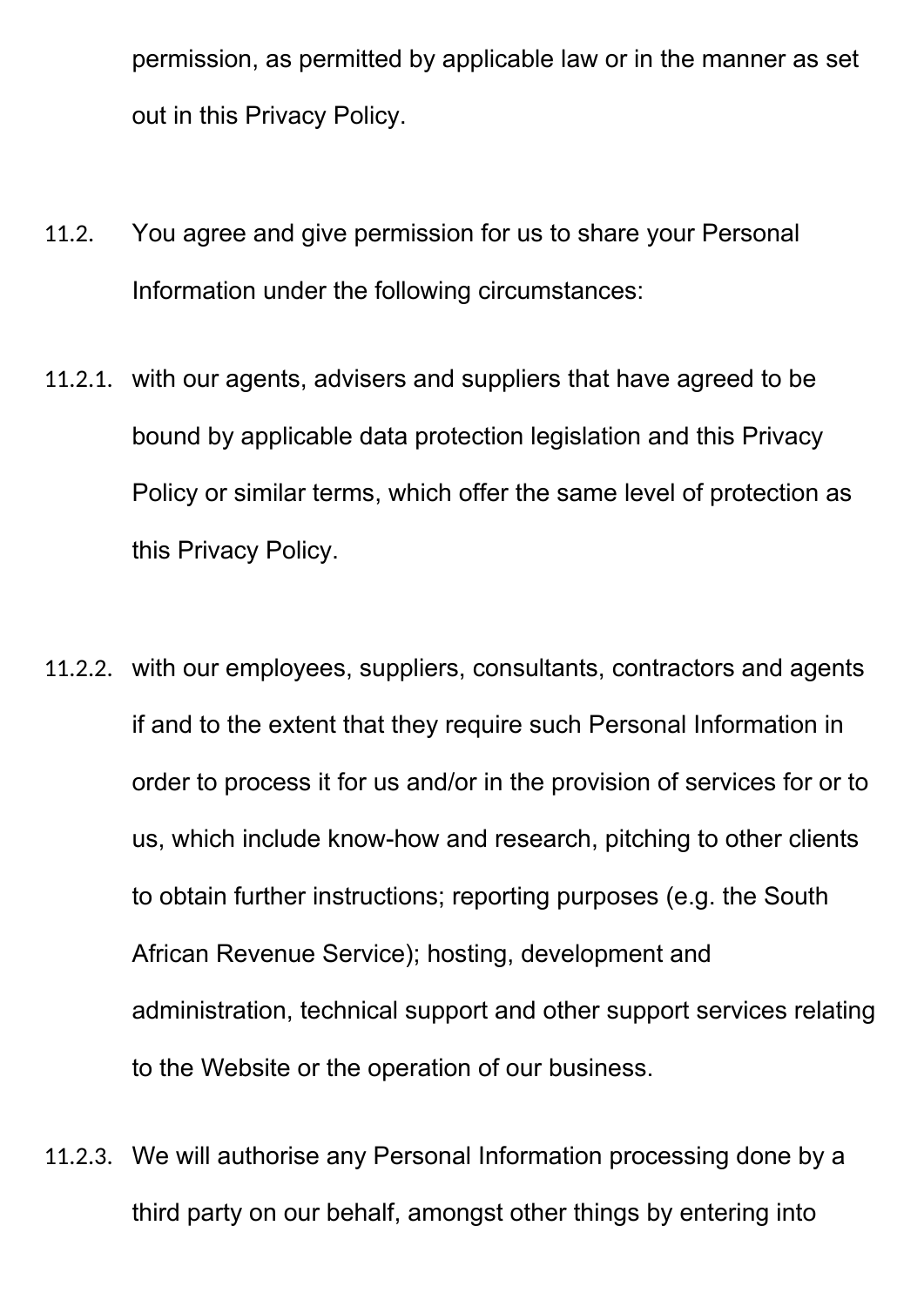written agreements with those third parties governing our relationship with them and containing confidentiality; non-disclosure and data protection provisions. Such persons may be disciplined, their contracts terminated or other appropriate action taken if they fail to meet their obligations;

- 11.2.4. to enable us to enforce or apply our Terms and/or any Agreement you have with us;
- 11.2.5. to enable us to monitor web traffic: web servers serving the website automatically collect information about pages you visit. This information is used for internal review, to tailor information to individual visitors and for traffic audits;
- 11.2.6. for statistics purposes: we may perform statistical analysis in order to measure interest in the various areas of the Website (for product development purposes);
- 11.2.7. to protect our rights, property or safety or that of our clients, employees, contractors, suppliers, agents and any other third party;
- 11.2.8. with governmental agencies and other regulatory or self-regulatory bodies, if required to do so by law or when we reasonably believe that such action is necessary to: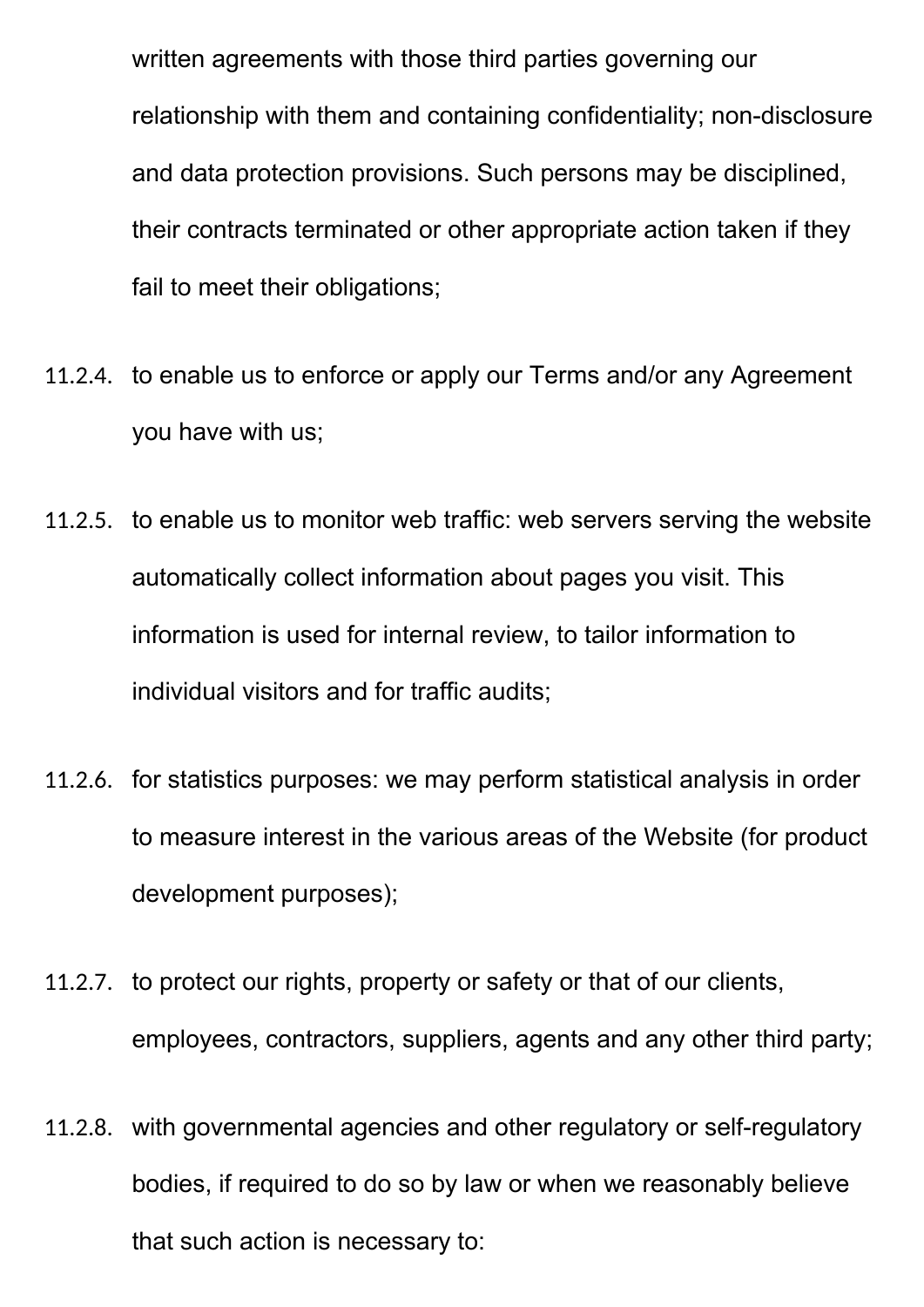11.2.9. comply with the law or with any legal process;

- 11.2.10. protect and defend the rights, property or safety of AT, or our clients, employees, contractors, suppliers, agents or any third party;
- 11.2.11. detect, prevent or manage actual or alleged fraud, security breaches, technical issues, or the abuse, misuse or unauthorised use of the Website and/or contraventions of this Privacy Policy; and/or
- 11.2.12. protect the rights, property or safety of members of the public (if you provide false or deceptive information or misrepresent yourself, we may proactively disclose such information to the appropriate regulatory bodies and/or commercial entities).
- 11.2.13. We will get your permission before disclosing your Personal Information to any third party for any other purpose, if we are required by law to do so.

# 12. **STORAGE AND TRANSFER OF YOUR PERSONAL INFORMATION.**

12.1. We store your Personal Information on: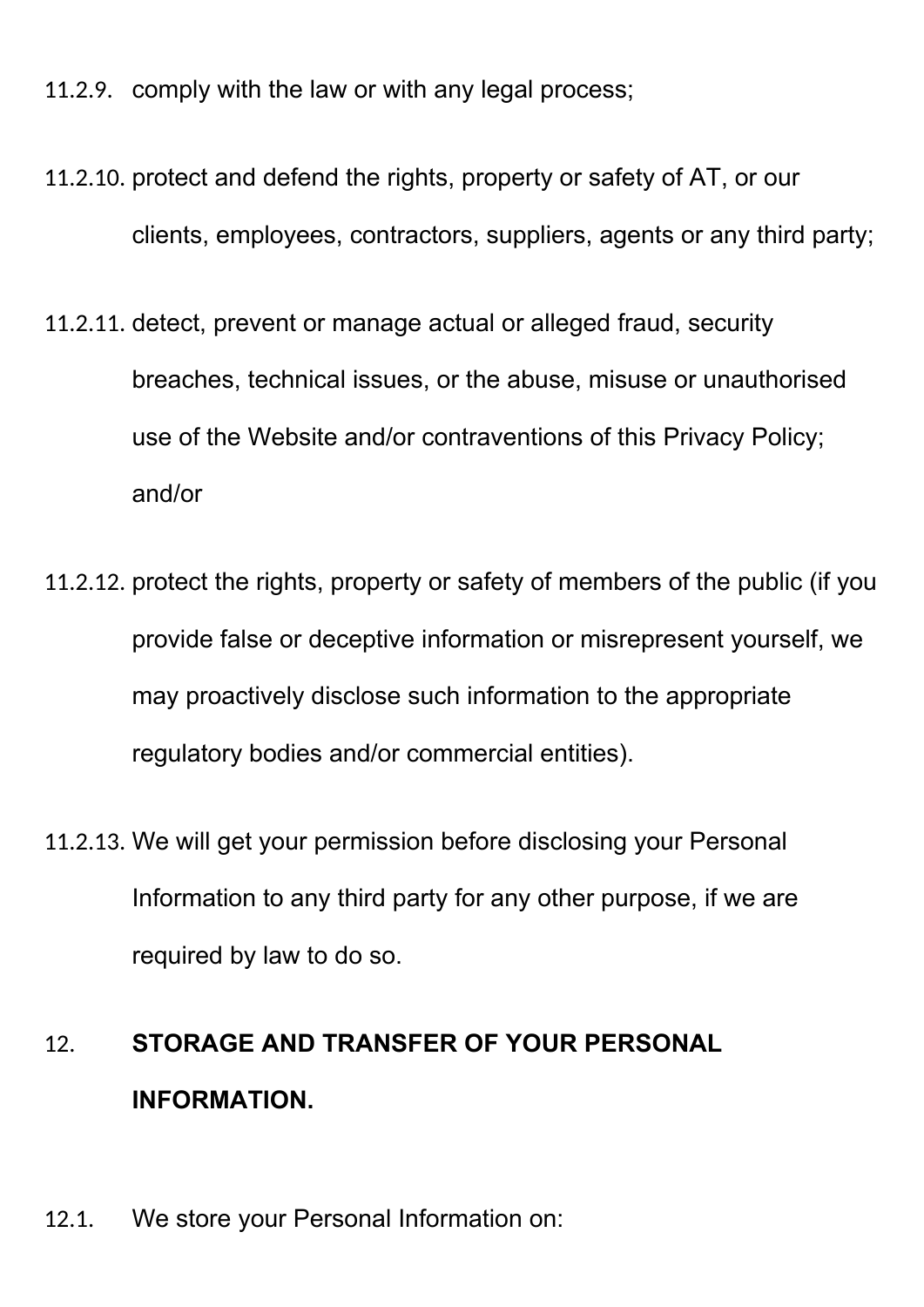- 12.1.1. our premises, in the form of hard copies;
- 12.1.2. the premises of third party service providers such as document storage service providers;
- 12.1.3. our servers; or
- 12.1.4. on the servers of our third party service providers, such as IT systems or hosting service providers.
- 12.1.5. In the event of the scenarios contemplated in clauses 12.1.2 and 12.1.4, we will ensure that we have entered into written agreements with those third party service providers governing our relationship with them that require them to secure the integrity and confidentiality of Personal Information in their possession by taking appropriate, reasonable technical and organisational measures.
- 12.1.6. From time to time, AT and its service providers may need to transfer to and/or store your Personal Information on servers in a jurisdiction other than where it was collected (i.e. outside of South Africa) and we hereby notify you that such jurisdiction may not have comparable data protection legislation.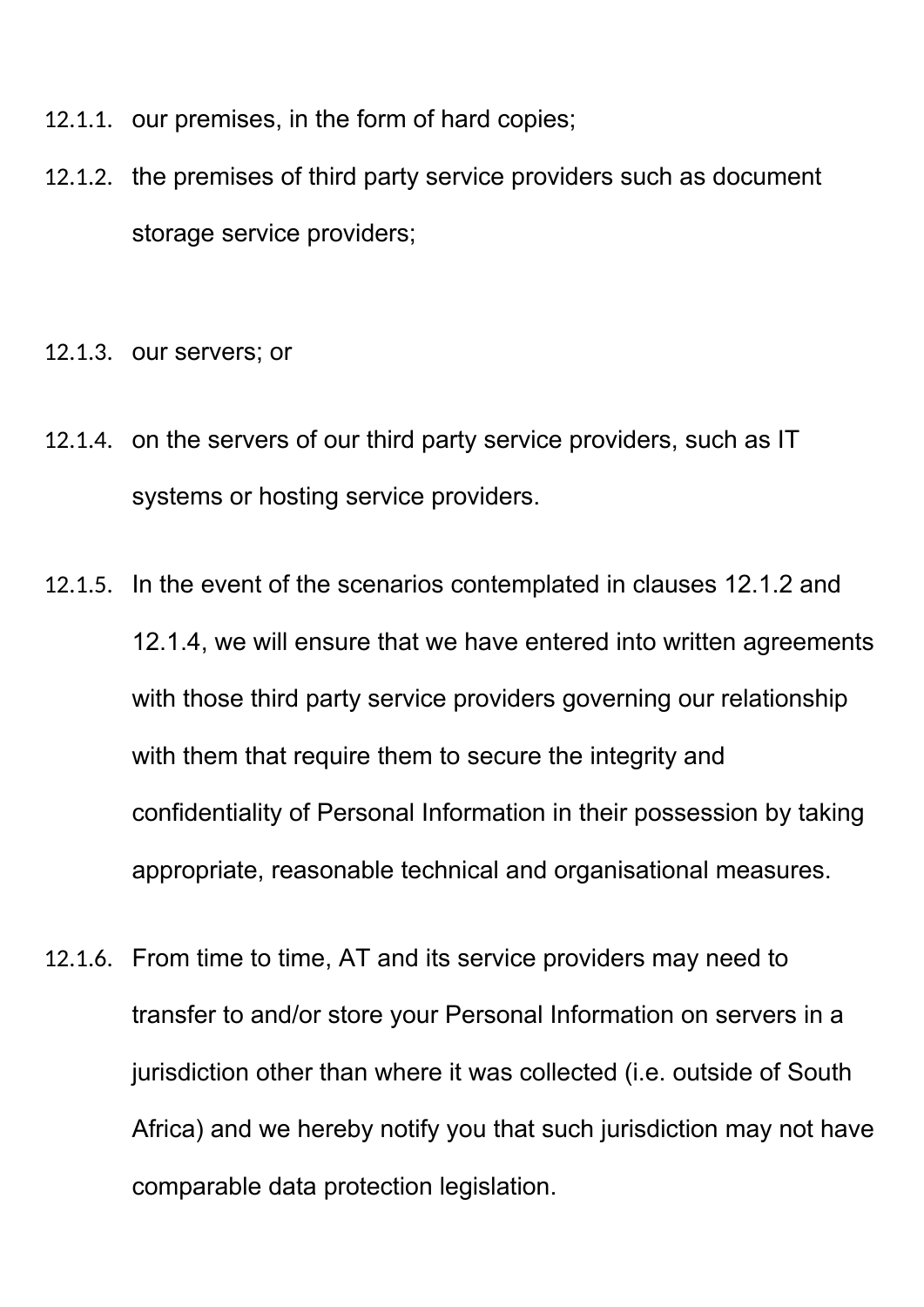- 12.1.7. If the location to which Personal Information is transferred and/or is stored does not have substantially similar laws to those of South Africa, which provide for the protection of Personal Information, we will take reasonably practicable steps, including the imposition of appropriate contractual terms to ensure that your Personal Information is adequately protected in that jurisdiction.
- 12.1.8. Please contact us if you require further information as to the specific mechanisms used by us when transferring your Personal Information outside of South Africa or to a jurisdiction that is different to the one in which we collected your Personal Information.

#### 13. **SECURITY.**

13.1. We take reasonable technical and organisational measures to secure the integrity of your Personal Information and using accepted technological standards to prevent unauthorised access to or disclosure of your Personal Information, and protect your Personal Information from misuse, loss, alteration and destruction.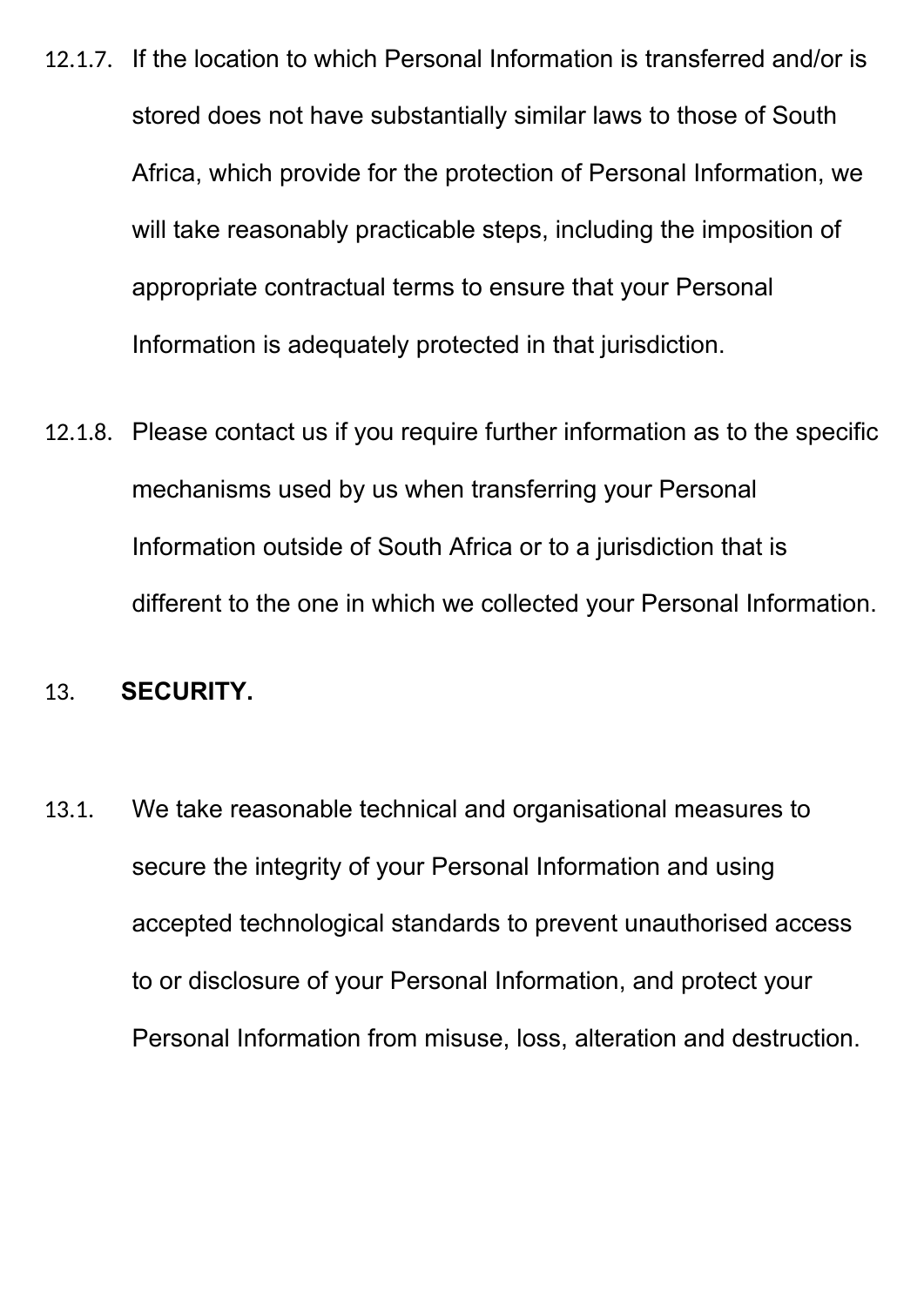- 13.2. We review our information collection, storage and processing practices, including physical security measures periodically, to ensure that we keep abreast of good practice.
- 13.3. We also create a back-up of your information for operational, business continuity and safety purposes and we have a back-up disaster recovery program.
- 13.4. **Despite the above measures being taken when processing Personal Information and Special Personal Information, subject to the provisions of this clause 13.4, as far as the law allows, we will not be liable for any loss, claim and/or damage arising from any unauthorised access, disclosure, misuse, loss, alteration or destruction of your Personal Information and/or Special Personal Information.**
- 13.5. AT has implemented policies and procedures to address actual and suspected data breaches and undertakes to notify you and the relevant regulatory authorities of breaches in instances in which AT is legally required to do so and within the period in which such notification is necessary.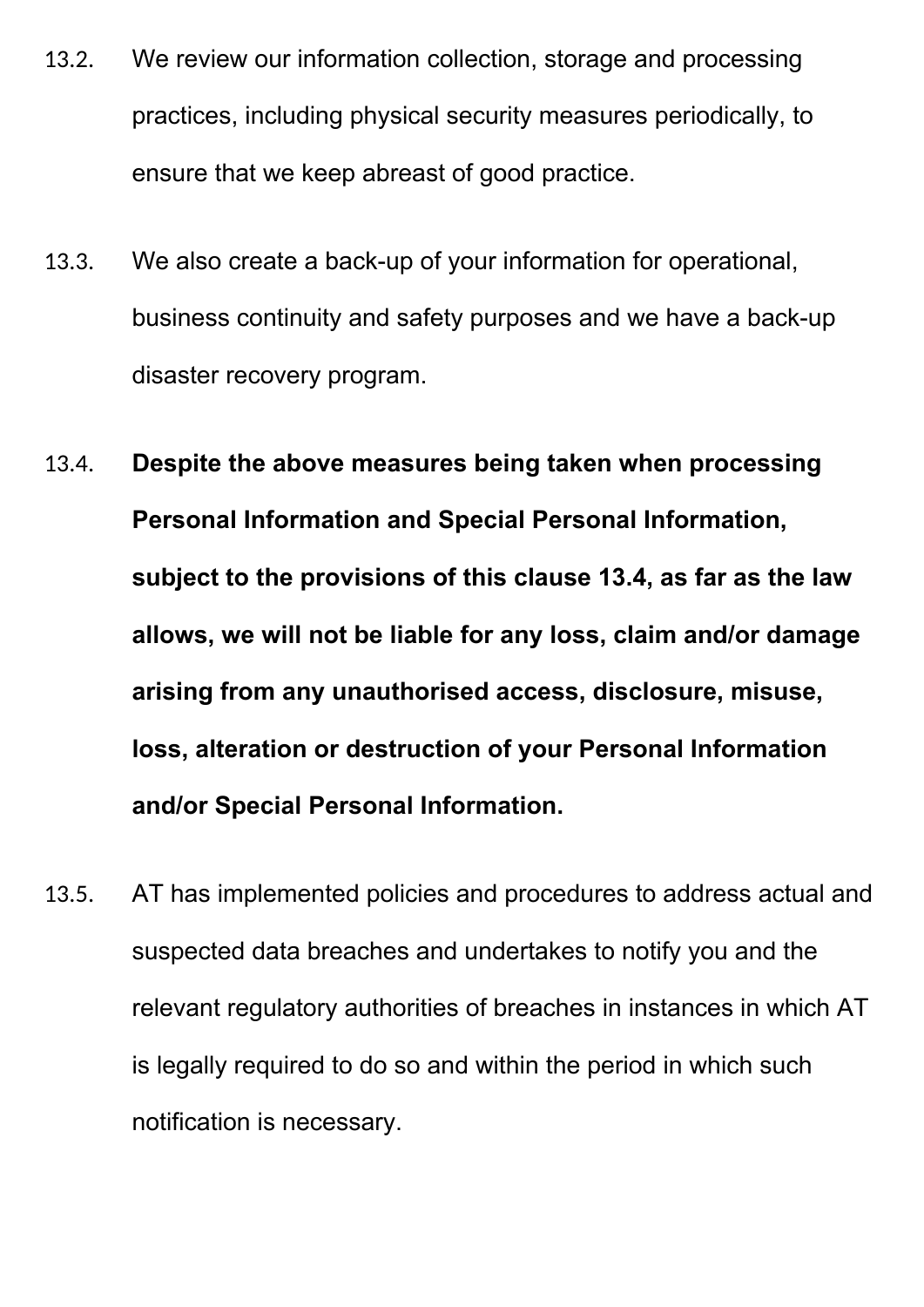**In this clause, you acknowledge that you know, and you accept that technology is not absolutely secure and there is a risk that your Personal Information and Special Personal Information will not be secure when processed by means of technology. We do not promise that we can keep your Personal Information and Special Personal Information completely secure. To the maximum extent permitted by law, you will not be able to take action against us if you suffer losses or damages in these circumstances.**

# 14. **RETENTION OF YOUR PERSONAL INFORMATION.**

- 14.1. We may keep your Personal Information for as long as you continue to engage with us, provide services or products to us, access the Website and content and/or use our products and/or services or for as long as reasonably necessary or until you contact us and ask us to destroy it.
- 14.2. Aside from clause 14.1 above and any other clause in this Privacy Policy, we may retain and process some or all of your Personal Information if and for as long as: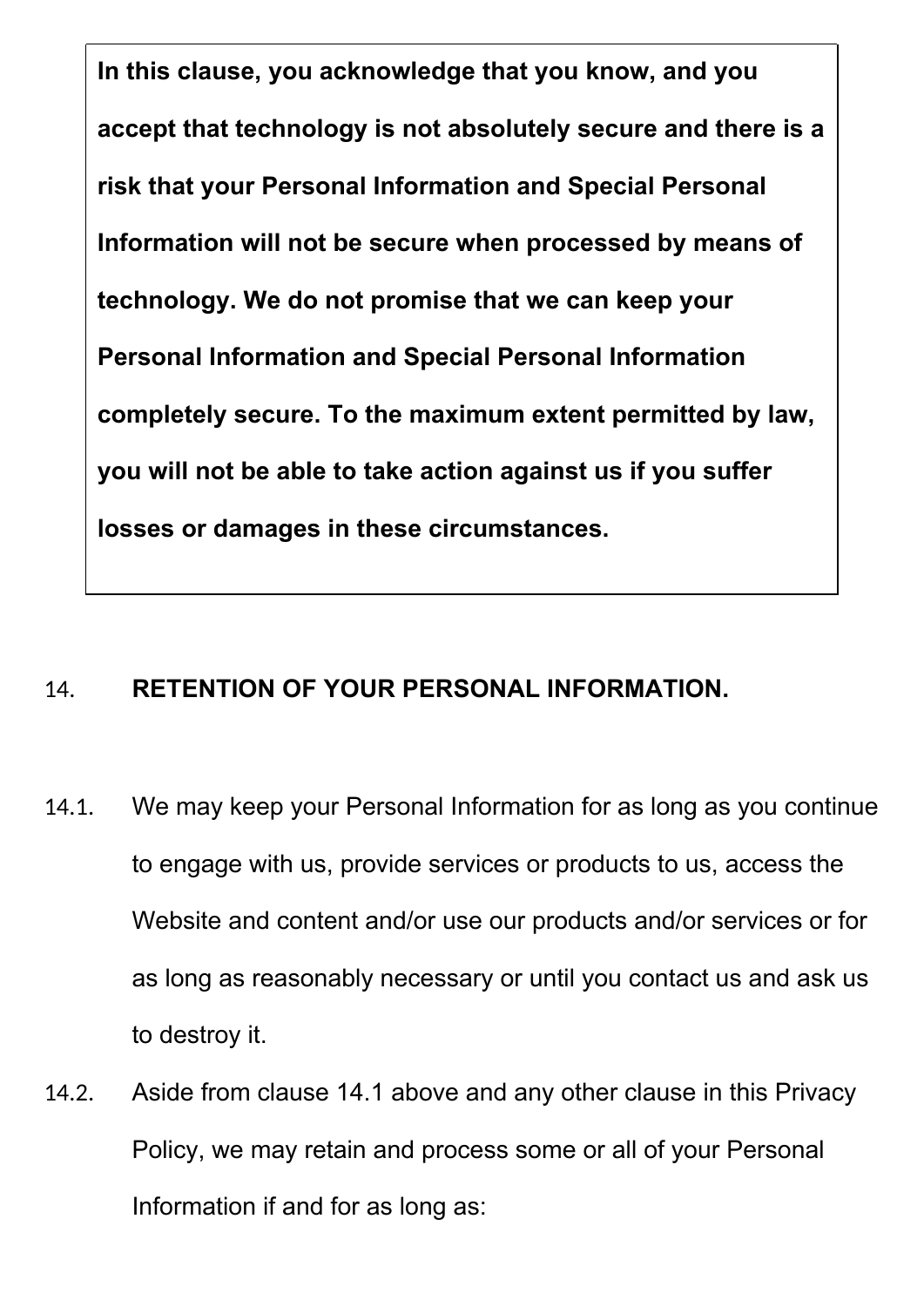- 14.2.1. we are required or permitted by law, a code of conduct or a contract with you to do so;
- 14.2.2. we reasonably need it for lawful purposes related to the performance of our functions and activities;
- 14.2.3. we reasonably require it for evidentiary purposes; or
- 14.2.4. you agree to us retaining it for a specified further period.
- 14.3. To determine the appropriate retention period for Personal Information, AT will consider, among other things, the nature and sensitivity of the Personal Information, the potential risks or harm that may result from its unauthorised use or disclosure, the purposes for which we process it and whether those purposes may be achieved through other means. AT will always comply with applicable legal, regulatory, tax, accounting or other requirements as they pertain to the retention of Personal Information, as well as our Record Retention Policy.

#### 15. **MAINTENANCE OF YOUR PERSONAL INFORMATION.**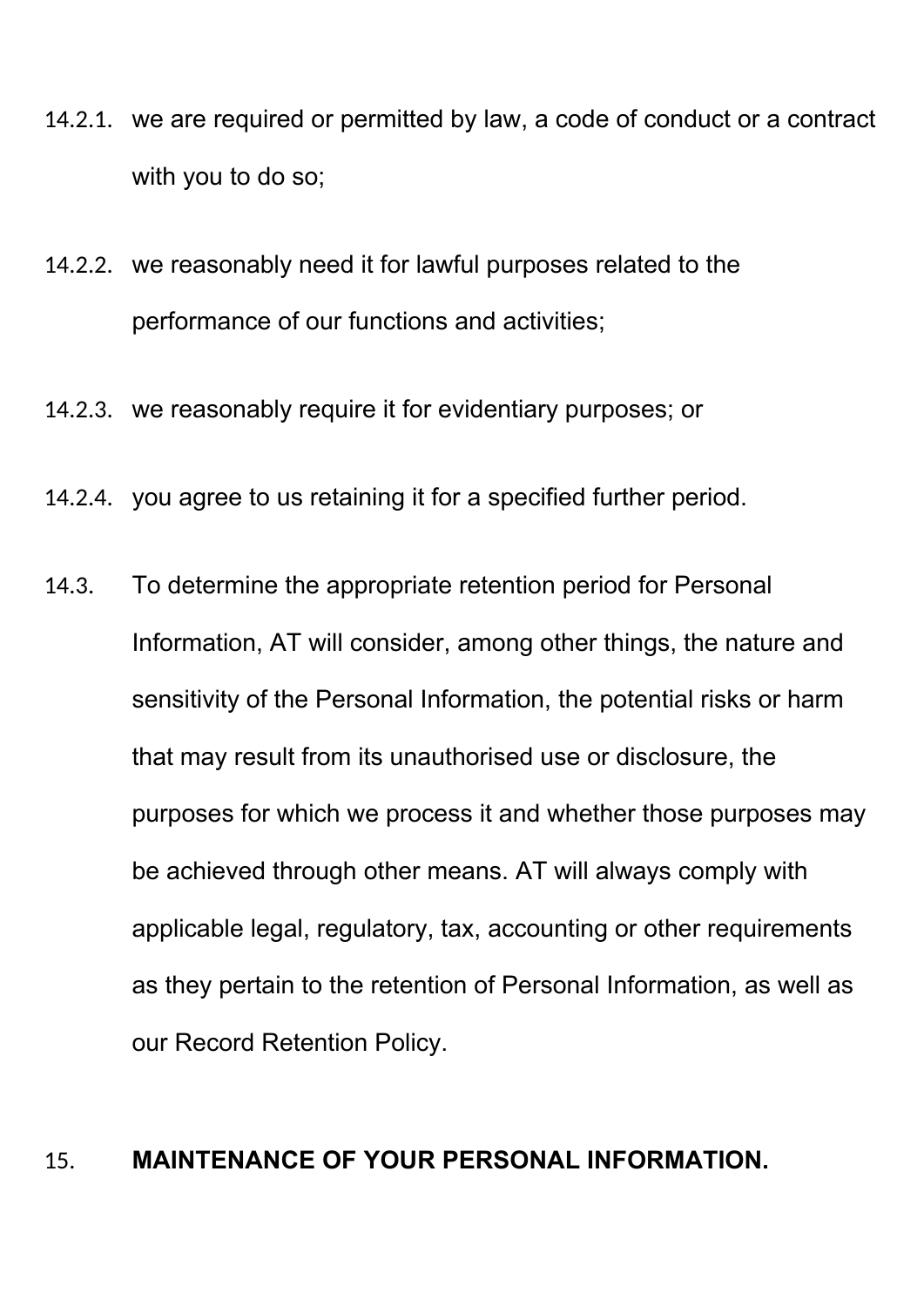- 15.1. Where required by law, AT will take all reasonable steps to ensure that your Personal Information is accurate, complete, not misleading and up to date.
- 15.2. We also acknowledge that you may have rights of access to, and the right to rectify, your Personal Information, and rights to object to the processing of your Personal Information in certain circumstances (clause 16 below contains further information about these rights).
- 15.3. You must let us know if any of the Personal Information that we have about you is incorrect, incomplete, misleading or out of date, by notifying us at the contact details set out at the bottom of this Privacy Policy or where applicable, by notifying your AT contact.
- 15.4. Where required by law, we will take reasonable steps to correct or update your Personal information accordingly, having regard to the purpose for which such Personal Information was collected or used.

#### 16. **YOUR RIGHTS.**

16.1. Data protection legislation may confer certain rights on you in respect of your Personal Information. We aim to be clear about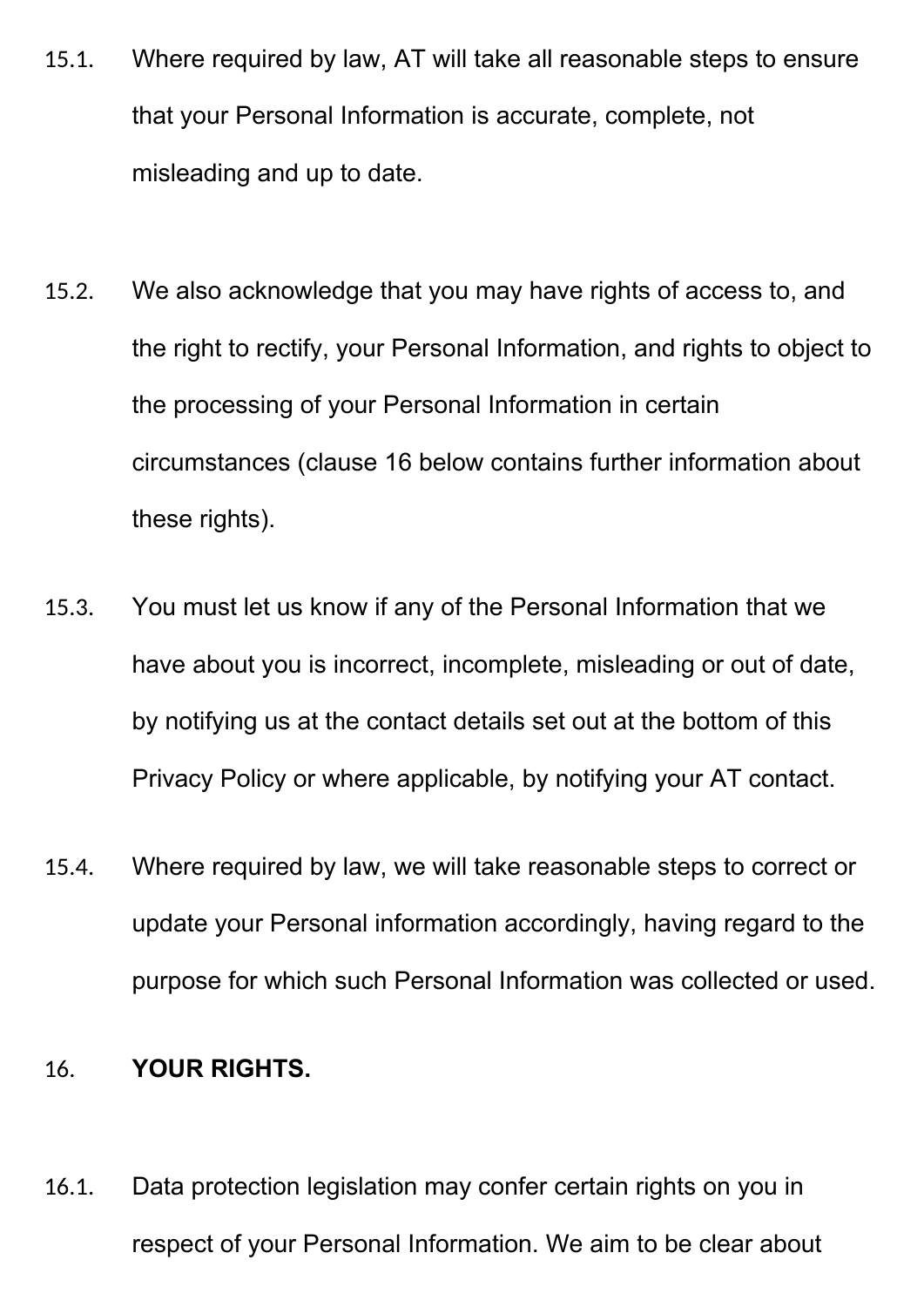what Personal Information we collect so that you can make meaningful choices about what Personal Information you make available to us. You may, for example:

- 16.1.1. **Block all cookies**, by setting your browser to do so, including cookies associated with our products and services or to indicate when a cookie is being sent by us.
- 16.1.2. **Request access to your Personal Information** (commonly known as a "data subject access request"), which indicates what Personal Information we have about you.
- 16.1.3. **Request the correction of your Personal Information**, in order to ensure that any incomplete or inaccurate Personal Information is corrected.
- 16.1.4. **Request erasure of your Personal Information**, where there is no lawful basis for the retention or continued processing of it.

# 16.1.5. **Object to the processing of your Personal Information** for a legitimate interest (or those of a third party) and there is something about your particular situation which makes you want to object to processing on this ground as you feel it impacts on your fundamental rights and freedoms.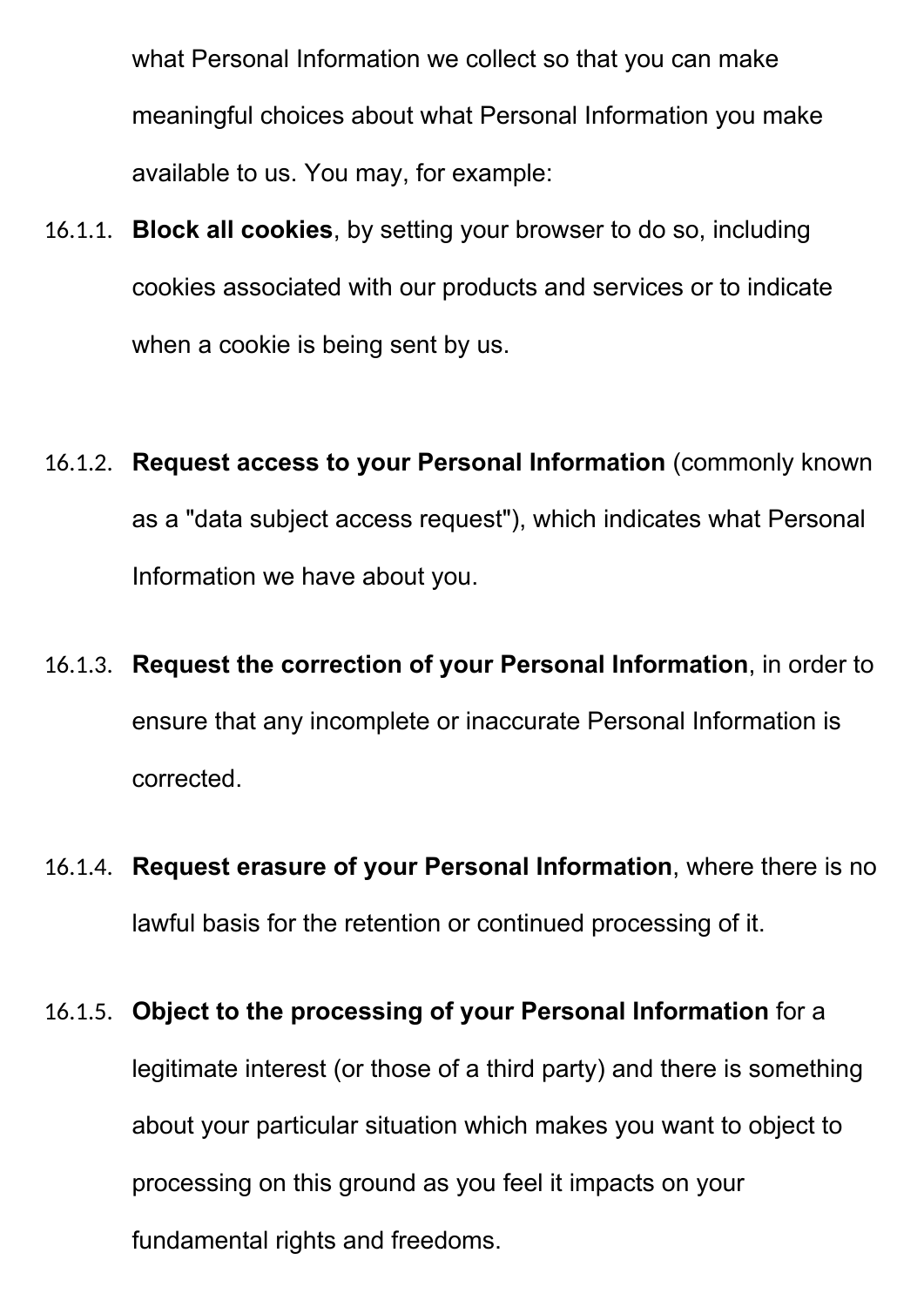## 16.1.6. **Request restriction of processing of your Personal**

**Information**. This enables you to ask AT to suspend the processing of your Personal Information in limited circumstances, which may differ by jurisdiction.

#### 16.1.7. **Withdraw consent which you previously gave to the**

**processing of your Personal Information** at any time. You may withdraw your consent for us to process your Personal Information at any time. The withdrawal of your consent can only be made by you on condition that such withdrawal of your consent:

- 16.1.8. does not affect the processing of your Personal Information before the withdrawal of your consent; or
- 16.1.9. does not affect the processing of your Personal Information if the processing is in compliance with an obligation imposed by law on us; or
- 16.1.10. does not affect the processing of your Personal Information where such processing is necessary for the proper performance of a public law duty by a public body; or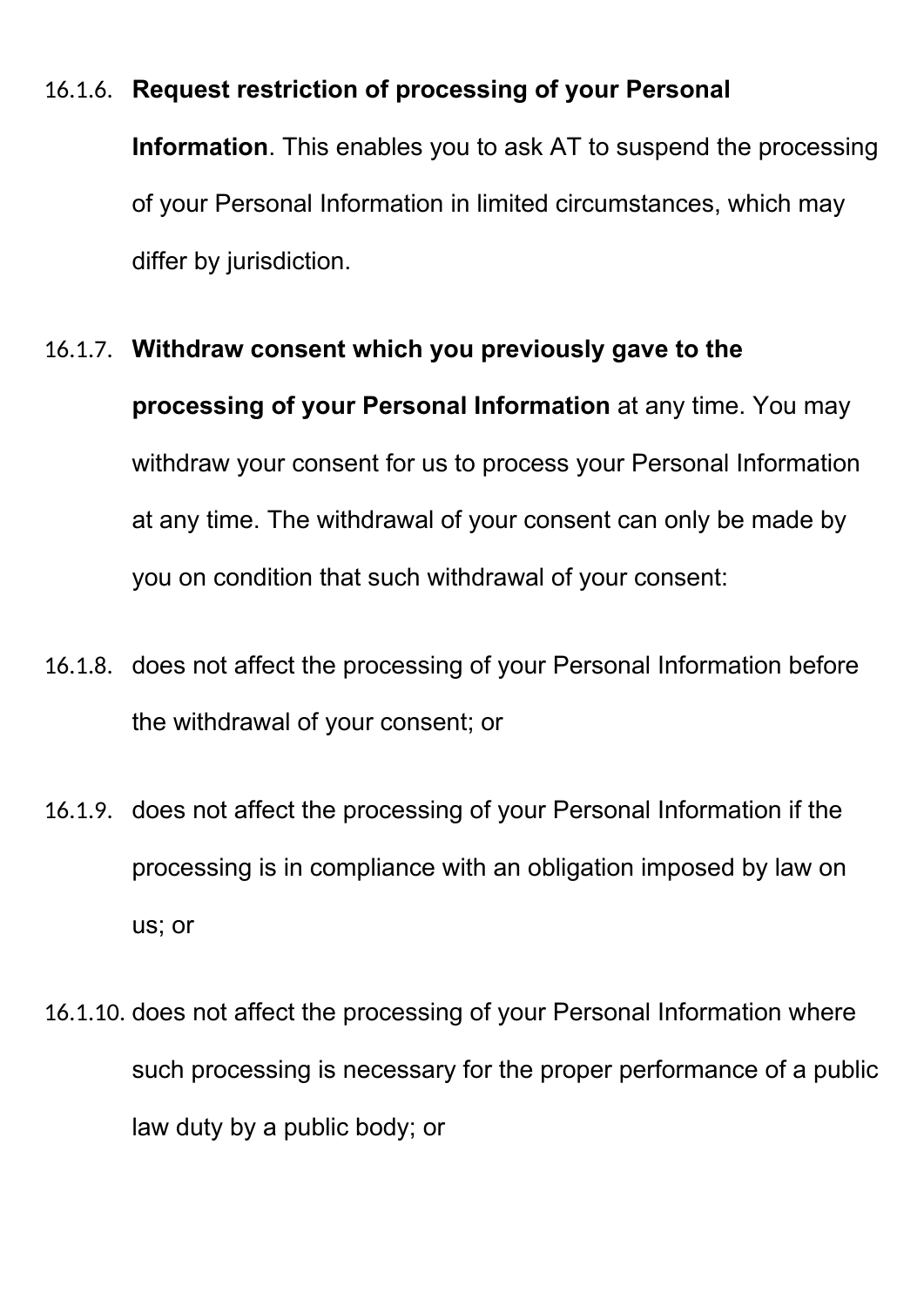- 16.1.11. does not affect the processing of your Personal Information as required to finalise the performance of a contract in which you are a party; or
- 16.1.12. does not affect the processing of your Personal Information as required to protect your legitimate interests or our own legitimate interests or the legitimate interests of a third party to whom the information is supplied.
- 16.1.13. Withdrawal of consent may limit our ability to provide certain products and services to you or the ability of a third party to provide certain products or services to you but will not affect the continued processing of your Personal Information in instances in which your consent is not required.
- 16.1.14. **Institute civil proceedings** regarding an alleged interference with the protection of your Personal Information processed in accordance with this Privacy Policy.
- 16.1.15. As far as the law allows, we may charge a fee for attending to any of the above requests, and may also refuse to carry out any of your requests in whole or in part.

# 17. **CHANGES TO THIS PRIVACY POLICY.**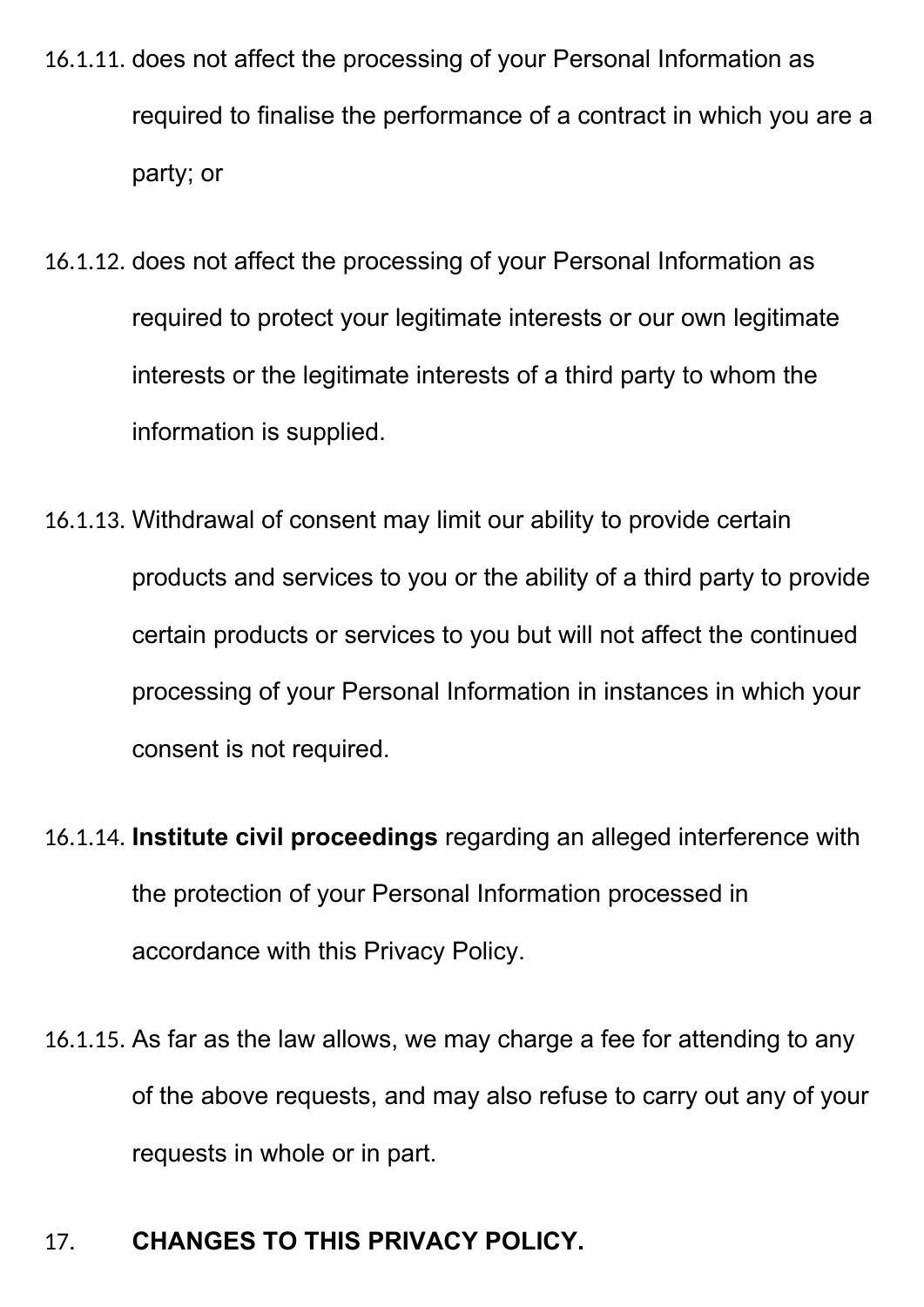17.1. To the extent allowed by the law, this Privacy Policy may be amended and updated from time to time in our sole discretion, without notice, provided that if we do so, we will post the revised policy on the Website and we will take reasonably practicable steps to inform you of the updated Privacy Policy. Accordingly, please check this Privacy Policy for changes periodically. If you continue to engage with us, provide products or services to us or access or use the Website and/or products and services after amendments are made to the Privacy Policy and displayed on this Website, you will be deemed to have accepted the updated Privacy Policy.

#### 18. **CHILDREN**

- 18.1. The Website and our products or services are not targeted at people under the age of 18.
- 18.2. We may in limited instances process Personal Information of children including in the course of providing services to you. In such cases, the processing of Personal Information of children is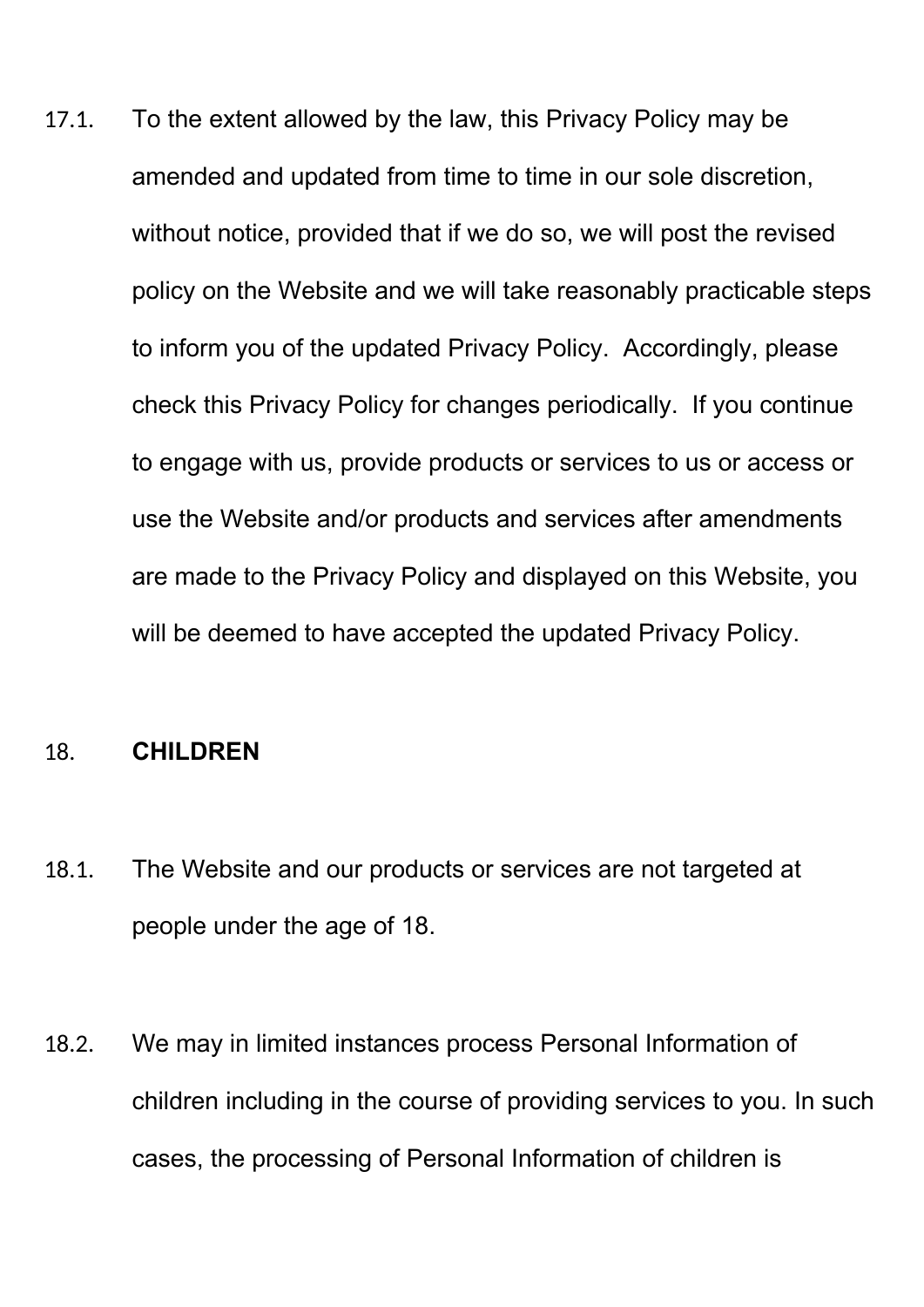conducted with the consent of a competent person or to comply with an obligation in law.

- 18.3. We will not knowingly collect Personal Information of persons in this age group without express consent to do so or without a legal obligation to do so.
- 18.4. For any questions in respect of the processing of Personal Information of children, please contact your AT contact.

## 19. **DIRECT MARKETING**

- 19.1. AT processes Personal Information for the purpose of direct marketing by way of electronic communication. We will only send you direct marketing materials if you have specifically agreed to receive these materials, or if you are a client of AT, at all times in accordance with applicable laws.
- 19.2. If you complete the subscription form on the Website, you agree to receive marketing communication from us.
- 19.3. You may refuse to accept, require us to discontinue, or preemptively block any approach or communication from us if that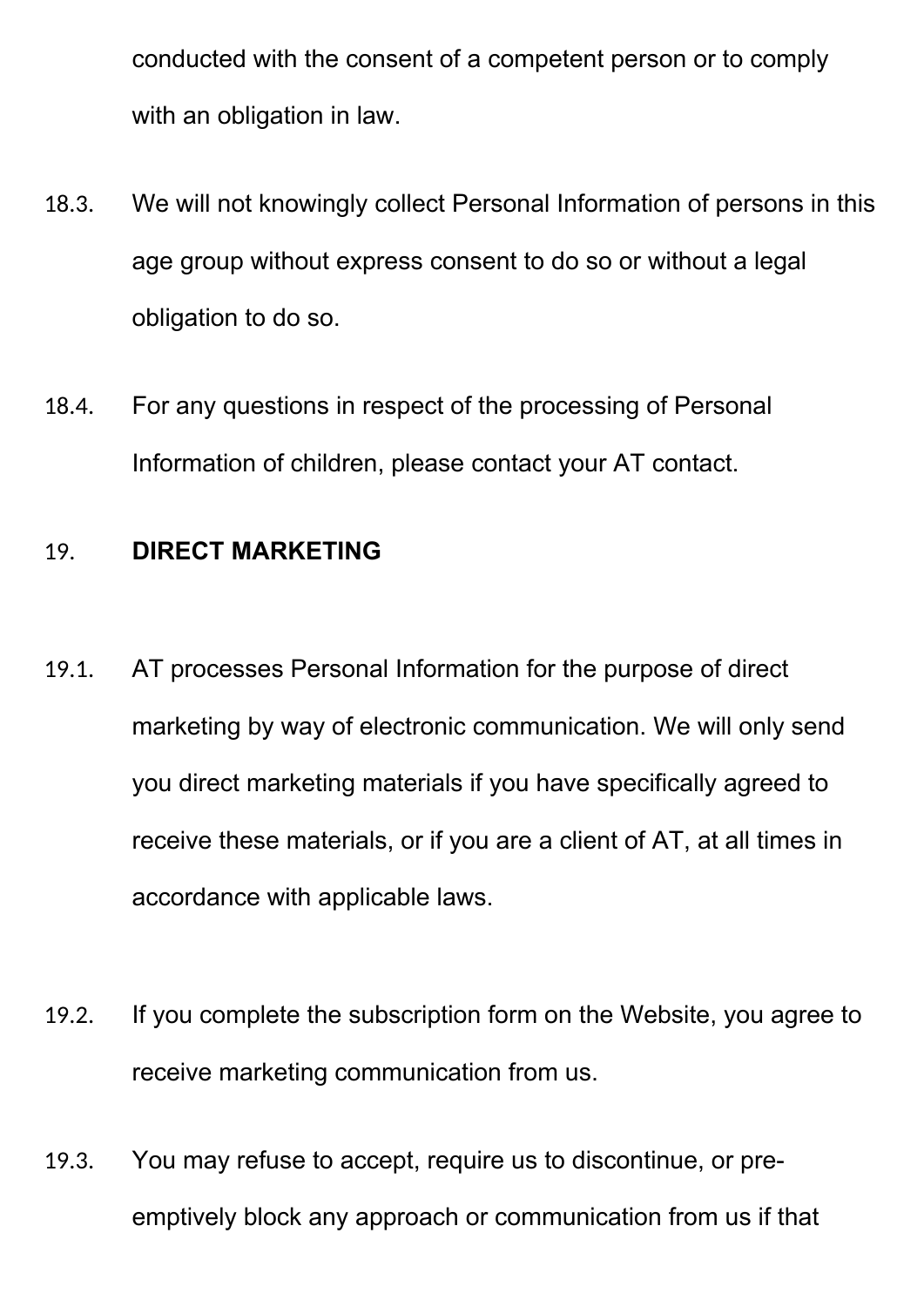approach or communication is primarily for the purpose of direct marketing ("**direct marketing communications**").

19.4. You may decline receiving direct marketing communication from us at any time by requesting us (in any manner, whether telephonically, electronically, in writing or in person) to stop providing any direct marketing communication to you.

# 20. **THIRD PARTY SITES**

- 20.1. This Privacy Policy does not apply to the websites of any other parties, or the applications, products or services such websites advertise, and which may be linked to our Website, or websites that link to or advertise on our Website.
- 20.2. We are not responsible for the privacy practices of such third-party websites, or for any claims, loss or damage arising from these.
- 20.3. We advise you to read the privacy policy of each third-party website and decide whether you agree to their privacy practices and policies, as these third party websites may also be collecting or sharing your Personal Information and Special Personal Information.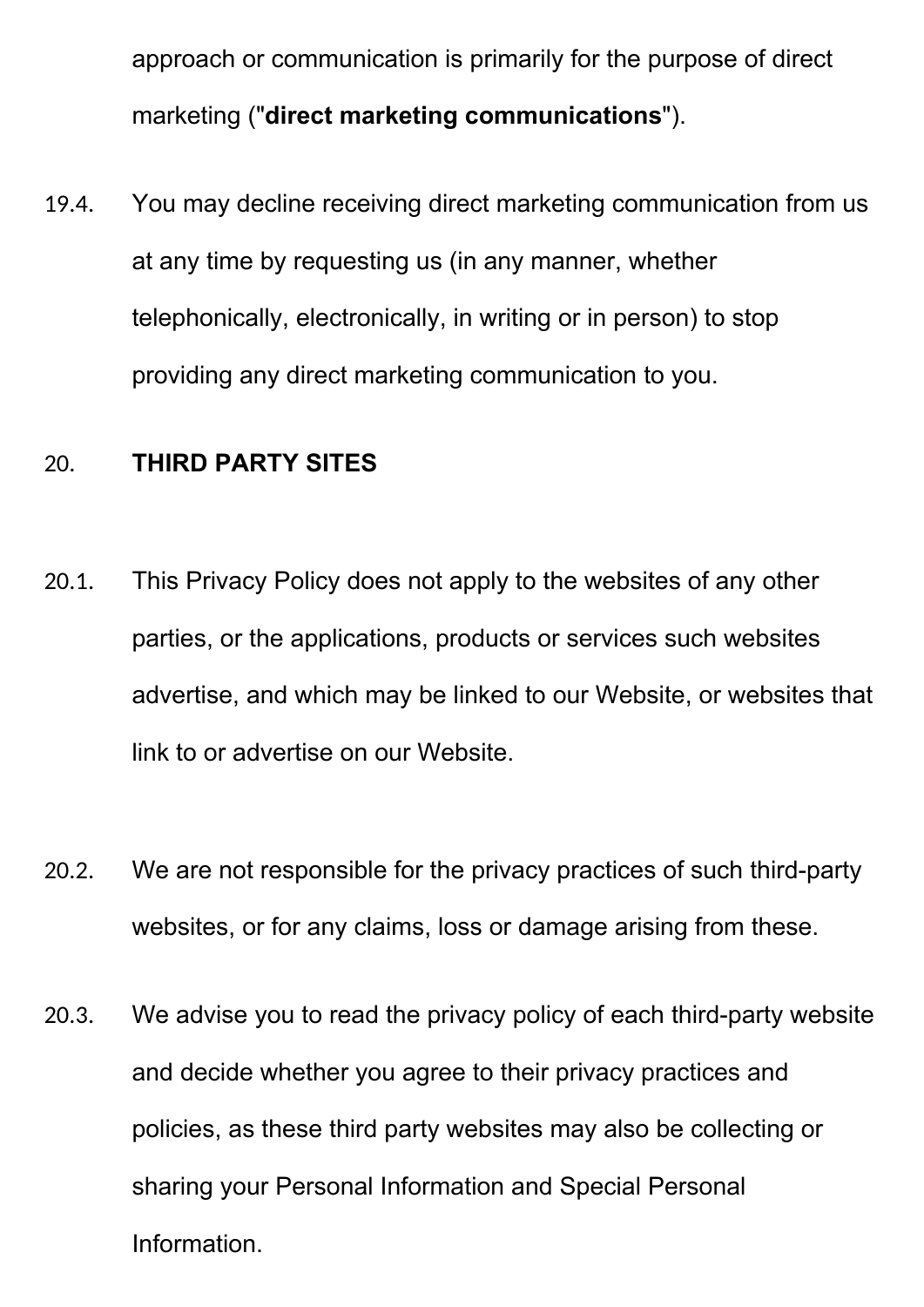# 21. **CONSUMER PROTECTION ACT, PROTECTION OF PERSONAL INFORMATION ACT AND OTHER LAWS**

- 21.1. If this Privacy Policy or any provision in this Privacy Policy is regulated by or subject to the Consumer Protection Act, 68 of 2008, the Protection of Personal Information Act, 4 of 2013 ("POPIA") or other laws, it is not intended that any provision of this Privacy Policy contravenes any provision of the Consumer Protection Act, POPIA or such other laws. Therefore, all provisions of this Privacy Policy must be treated as being qualified, to the extent necessary, to ensure that the provisions of the Consumer Protection Act, POPIA and such other laws are complied with.
- 21.2. No provision of this Privacy Policy:
- 21.2.1. does or purports to limit or exempt us from any liability (including, without limitation, for any loss directly or indirectly attributable to our gross negligence or wilful default or that of any other person acting for or controlled by us) to the extent that the law does not allow such a limitation or exemption;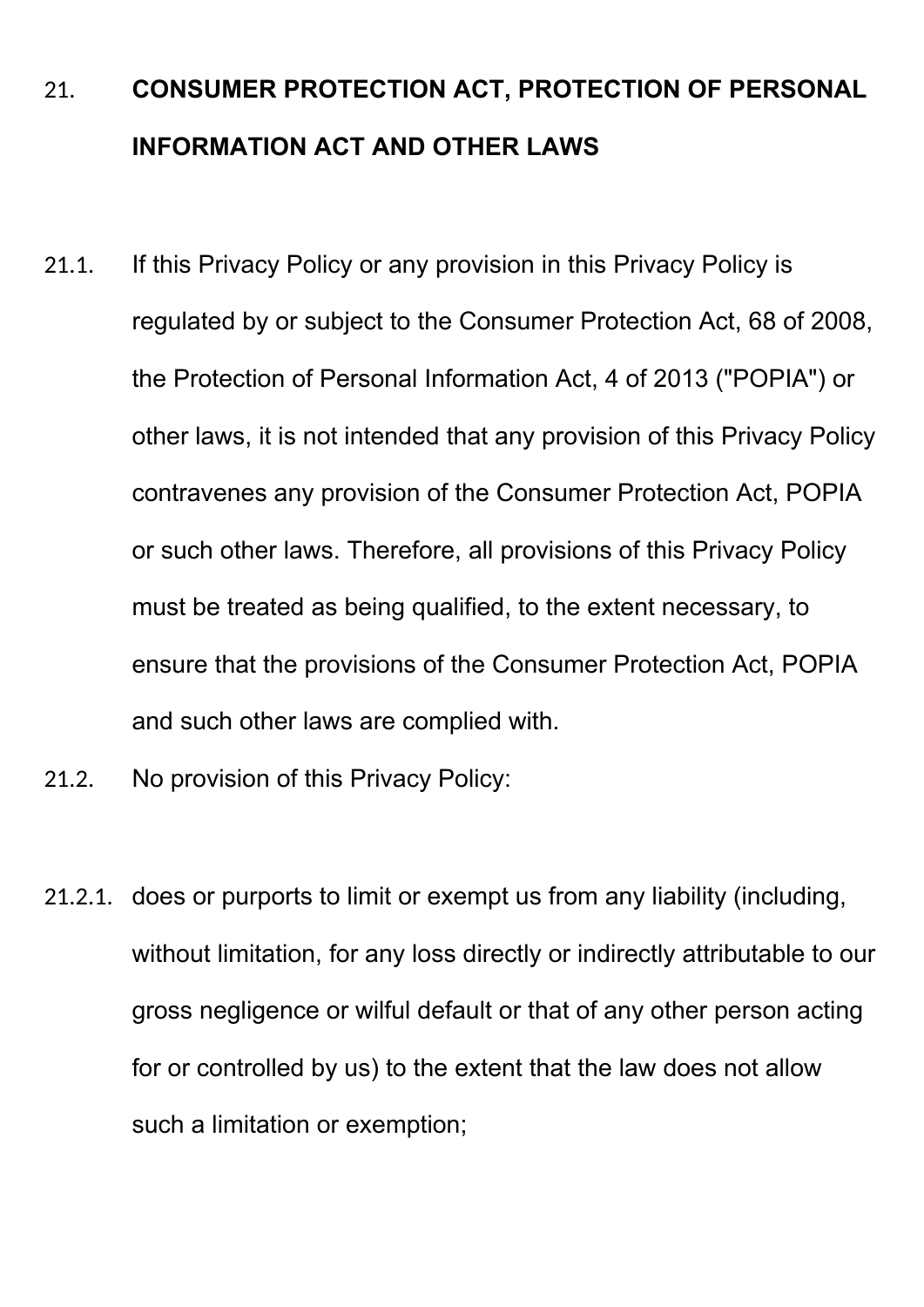- 21.2.2. requires you to assume risk or liability for the kind of liability or loss, to the extent that the law does not allow such an assumption of risk or liability; or
- 21.2.3. limits or excludes any warranties or obligations which are implied into this Privacy Policy by the Consumer Protection Act (to the extent applicable), POPIA (to the extent applicable), or other applicable laws or which we give under the Consumer Protection Act (to the extent applicable), POPIA (to the extent applicable), or other applicable laws, to the extent that the law does not allow them to be limited or excluded.

## 22. **GENERAL**

- 22.1. You agree that this Privacy Policy, our relationship and any dispute of whatsoever nature relating to or arising out of this Privacy Policy whether directly or indirectly is governed by South African law, without giving effect to any principle of conflict of laws.
- 22.2. You agree that we may, at any time, transfer, cede, delegate or assign any or all of our rights and obligations under this Privacy Policy without your permission. We will notify you if we transfer,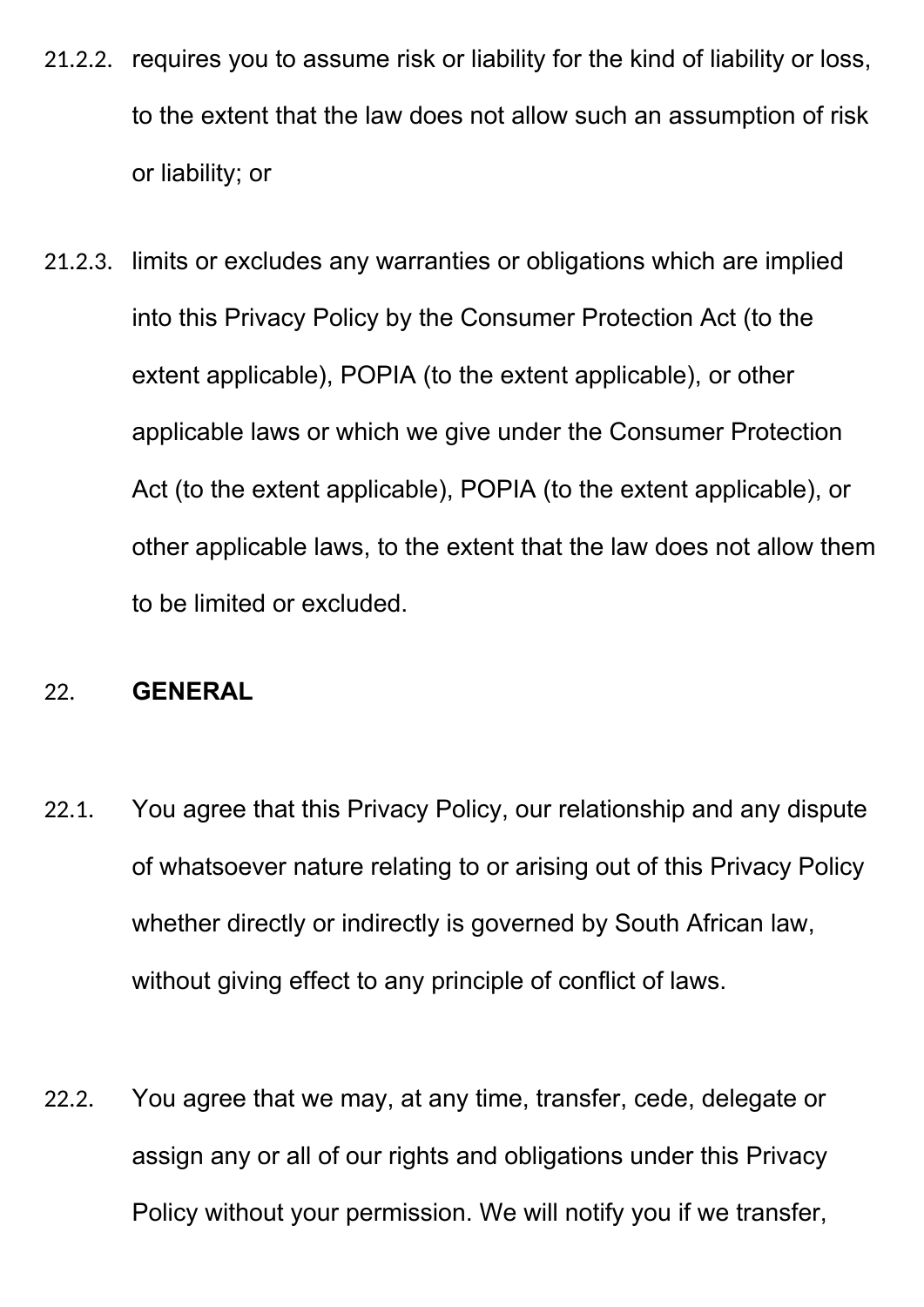cede, delegate or assign any rights or obligations to a third party, but we do not have to notify you if we transfer, cede, delegate or assign any rights or obligations to any person which acquires all or part of our business and/or assets.

- 22.3. We may in certain instances, also sub-contract our obligations, for example, engaging with external IT service providers or printers. Where we engage such sub-contractors, we will do so without your permission and we do not have to notify you if we sub-contract any of our obligations.
- 22.4. Subject to clause 22.2, this Privacy Policy shall apply for the benefit of and be binding on each party's successors and assigns.
- 22.5. Our failure to exercise or enforce any right or provision of this Privacy Policy shall not constitute a waiver of such right or provision.
- 22.6. Each provision of this Privacy Policy, and each part of any provision, is removable and detachable from the others. As far as the law allows, if any provision (or part of a provision) of this Privacy Policy is found by a court or authority of competent jurisdiction to be illegal, invalid or unenforceable (including without limitation,